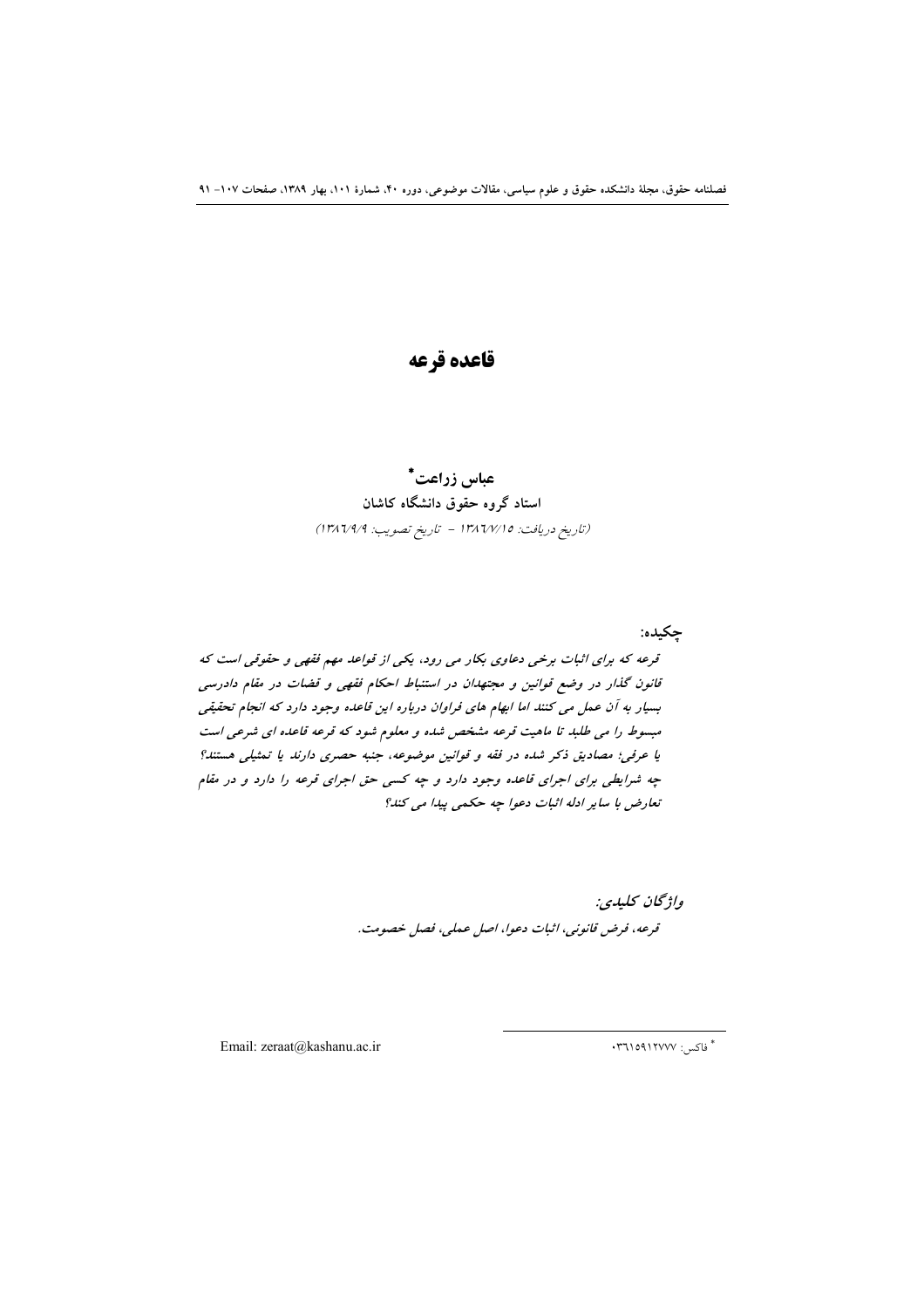#### مقدمه

برای اثبات حق، راه های فراوان وجود دارد که از آنها با عنوان دلیل اثبات دعوا یاد می شود. فقها و حقوق دانان درباره مقررات شکلی و ماهوی این دلایل به تفصیل سخن گفته و ماهیت آنها را مشخص کرده اند اما در خصوص قرعه چنین تفصیلی انجام نگرفته است؛ نه قانون گذار، قرعه را به مثابه یک دلیل مستقل بیان کرده و نه در نوشته های حقوقی و فقهی آن گونه که باید به تشریح آن پرداخته شده است. بنابراین، باید دید که اولا ً " قرعه" دلیلی مستقل است یا خیر؟ اگر اماره است علت مقدم نشدن آن بر سایر امارات و اصول عملیه چیست؟ آیا می توان از مصادیق فقهی و قانونی، قاعده ای را استخراج کرد؟ این سوال ها و چندین سوال اساسی دیگر ضرورت انجام پژوهشی مستقل را می طلبد که در این مقاله با تکیه بر شیوه کتابخانه ای و بررسی سوابق فقهی و حقوقی سعی بر آن است که به پرسش های فوق پاسخ داده شود. بدیهی است روشن شدن این مسائل به قاضی کمک می کند تا موارد استناد به قرعه را پیدا کرده و از آن به مثابه دلیل مستقل استفاده کند و در مقام تعارض قرعه با سایر ادله، راه صواب را انتخاب نماید و در مرحله تئوریه پردازی هم روشن می شود که آیا تعارضی میان قرعه و ساير ادله بوجود مي آيد يا خير؟

## تعريف قرعه

قرعه، واژه ای عربی است و به معنای سهم، نصیب و قسمت آمده است(بندر ریگی ،١٣٧٦،ص٤٤٢) و گاهي اين واژه را در معناي وسيله اي بكار مي برند كه قرعه كشي با أن انجام می شود (طباطبائی سی تا ،٥٣٧) همچنین قراع به معنای اقتراع نیز بکار رفته است که علاوه بر معنای مصدری که همان قرعه کشیدن می باشد در معنای اسم مصدری ( قریع) هم استعمال گردیده است كه به معناى بهترين مال مى باشد ( ابن منظور ١٩٨٨، مر١٢٢). قرعه از عبارت " قارعه القلوب " به معنای ترساننده قلوب گرفته شده است و در اینجا هم معنای ترساندن را در **بر دارد** زیرا طرفین در ترس و اضطراب بسر می برند تا نتیجه قرعه معلوم شود. انتقال این کلمه از زبان تازی به فارسی، تغییری را به خود ندیده و شکل و مفهوم خود را همچنان حفظ کرده است (معین، ۱۳۷۱،ص۲۵۸). فقها؛ قرعه را عملی متعارف و معهود دانسته که در عرف متشرعه دارای معنای خاص است (نراقی، ١٤١٧، ص ٢٣٢). در نتيجه حقيقت شرعيه ای در اين زمينه وجود ندارد و معنای اصطلاحی از معنای لغوی دور نمانده است بلکه دانشمندان این رشته، آن را دلیلی برای اثبات هر امر مشکل قرار داده اند. البته با این شرط که نتوان واقعیت را از راه دیگر بدست آورد مانند شخصی که مرد بودن یا زن بودن وی معلوم نیست و با قرعه، سهم الارث وی تعیین می شود. قرعه از دیدگاه فقها به معنای پیدا کردن سهام و غیرسهام از میان افراد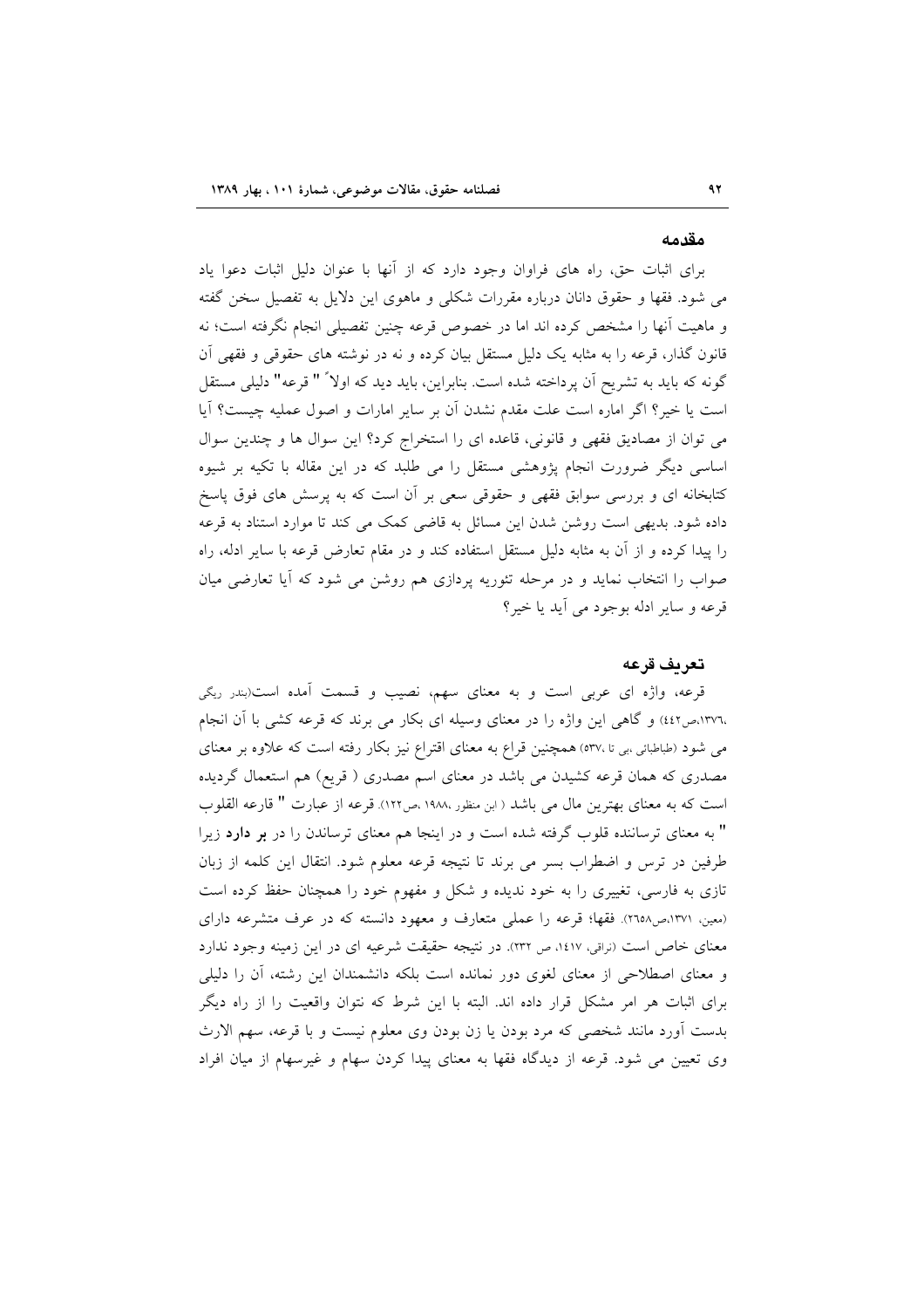مشتبه است تا بدین وسیله حقیقت معلوم شود (حکیم، بی تا، ٥٥١). فقها در این زمینه به روایت های شرعی استناد کرده اند و در این روایت ها از امام (ع) سوال شده است که قرعه ممکن است با واقعیت برخورد نکند پس چگونه می توان به آن استناد کرد اما امام پاسخ داده است که آنچه را خداوند حکم کند، خطا نمی رود (طوسی، ۱۹۹۰، ص ۸۲). در علم حقوق نیز همین تعریف برای قرعه بیان شده است یعنی روشی که برای رفع تردید و سرگردانی و امکان تصمیم گیری بکار می رود هرگاه ترجیحی در بین نباشد(محمدی،۱۳۷٤، ص۹۸).

## مستندات قرعه

نویسندگانی که در مورد قرعه سخن گفته اند عمده مطالب خود را متوجه مستندات قرعه کرده اند بنابراین در این خصوص خواننده گرامی را به نوشته های ایشان ارجاع داده و به صورت مختصر، مطالبی را ذکر می کنیم. مهم ترین مستند قواعد فقهی، دلیل شرعی (أیات و روايات) يا دليل عقلي است كه ميزان دلالت آنها متفاوت است. بعنوان نمونه دليل لفظي، صراحت بیش تر دارد بر خلاف دلیل عقلی یا لبی که در موارد ابهام و تردید باید توقف نمود. (هاشمی، ١٤٠٥، ص١٥١). برخی از فقها مساله استخاره را هم از مصادیق قاعده قرعه قرار داده اند (موسوى بجنوردى، ١٣٧٩(الف) ، ص٢٤٧).

**آیات قرآن: به** دو آیه از آیات قرآن برای مشروعیت قرعه استناد شده است(سیوری، بی تامر۲۱) آیه ۱۳۹ به بعد سوره صافات که مربوط به حضرت یونس است (طباطبائی، ۱۳۶۲). ص ١٧٤) و آيه ٤٤ سوره آل عمران كه مربوط به داستان كفالت حضرت مريم است(رازي، ١٤٠٤، ص ٢٦٢).

### روايات

در خصوص قرعه، روایت های فراوان وجود دارد که ادعای تواتر آنها شده است و عمل مشهور فقها، ضعف آنها را برطرف می کند( حسینی مراغی، ۱٤۱۷، ص۳٤۱. در کتاب های روائی مرسوم است که یک باب به قاعده قرعه اختصاص داده می شود. (حر عاملی، ۱٤٠٣، ص ۱۸۷). برخی از این روایات در مورد مسائل زیر است: تعیین فرزند برای مردانی که با یک زن نزدیکی کرده اند و از نزدیکی آنها از راه شبهه یا اشتراک در کنیز فرزندی متولد شود؛ مملوکی که باید آزاد شود در جائی که کسی نذر کند یک برده را آزاد کند و سپس آن برده مشتبه شود؛ تعیین برده و انسان آزاد. بقیه روایات حکم قرعه و جواز آن را بیان کرده اند مانند روایتی از پیامبر(ص) که هر کس مشکل خود را به خدا واگذار کند حقیقت را برای او روشن خواهد کرد یا روایتی که امام کاظم(ع) فرمود که قرعه برای هر امر مجهولی است و امری که به خدا واگذار گردد خطا در آن وجود ندارد. امام صادق (ع) با استناد به آیه قرآن فرموده است که چیزی عادلانه تر از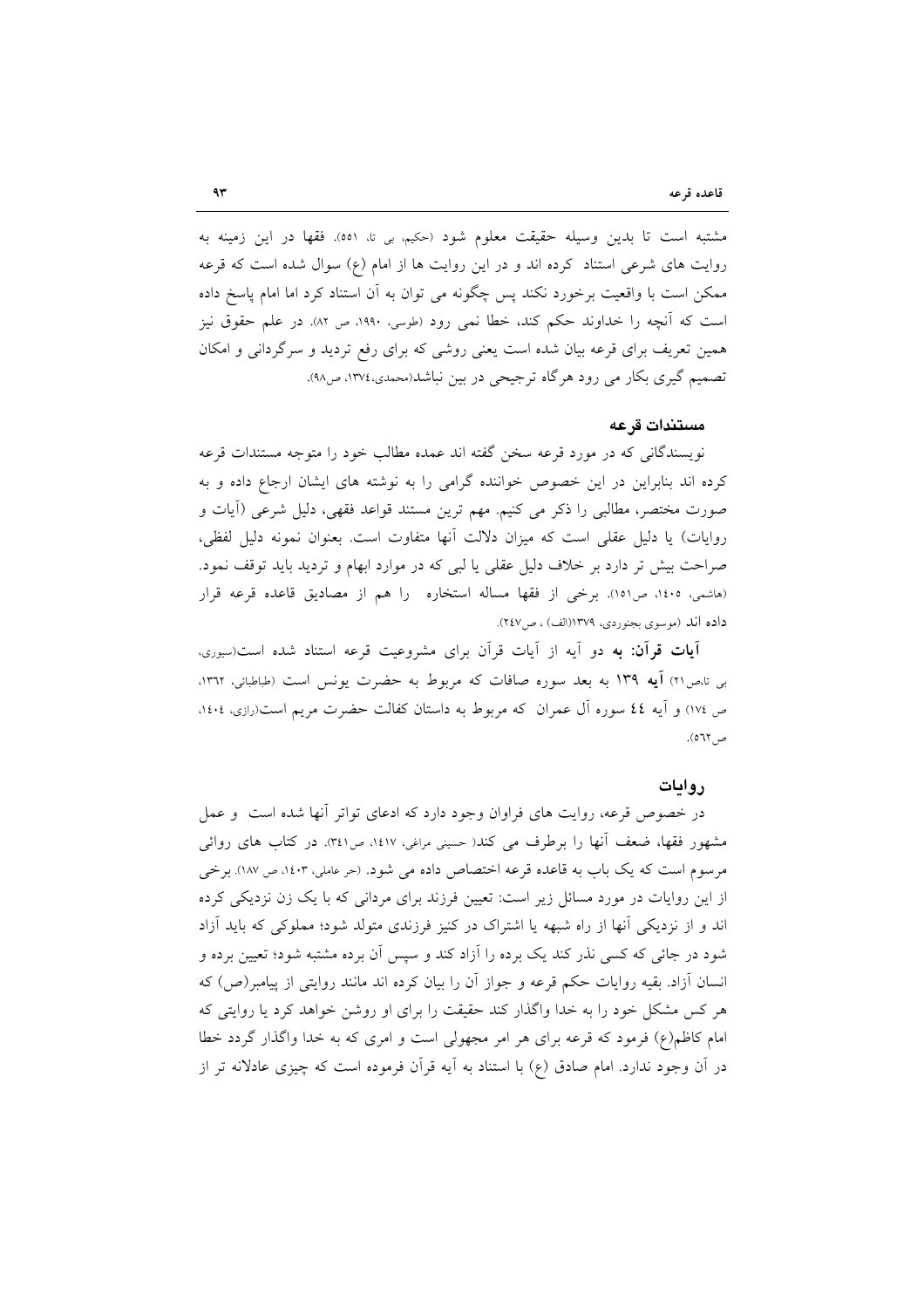قرعه نیست. امام باقر(ع) نیز قرعه را جزئی از سنت دانسته است و در پاره ای روایات نحوه قرعه کشیدن و دعائی که باید خوانده شود، آمده است. علاوه بر این روایت ها، روایات دیگری هم وجود دارد که در سایر کتاب های روائی بیان شده است ٰ و فقها نیز مصادیق خاص را بر اساس این روایت ها بیان کرده اند (الموسوی الخمینی، ١٣٦٨، ص ٣٤١).

## احماع

فقهای شیعه به صورت موجبه جزییه اعتبار قاعده قرعه را پذیرفته اند و هیچکدام به صورت سالبه كليه آن را نفي نكرده اند (مكارم شيرازي، ١٤١١، ١٥٥). اما از آنجا كه مستند اجماع معلوم می باشد (اجماع مدرکی) نمی توان به این دلیل استناد کرد.(شهید اول، ۱۳۷۲(الف)، ص۷۲۲). درباره اجماع مدرکی و تفاوت آن با اجماع غیر مدرکی تامل وجود دارد زیرا به اعتقاد شیعه اعتبار اجماع ناشی از اجماع نیست بلکه بخاطر کشف از رای معصوم است یعنی در اجماع نیز به صورت غیرمستقیم رای معصوم بدست می آید. پس در هر دو صورت به سنت عمل می شود و مدرک اجماع، سنت است. آیا صرف اینکه در یک مورد مدرک اجماع بیان شده و در یک مورد بصورت غیرمستقیم بدست اَمده است می تواند ملاک اعتبار و بی اعتباری اَن باشد؟

**عقل** دلیل عقل گرچه در بیشتر نوشته های فقهی بیان نشده است اما باید اّن را مهم ترین دلیل مشروعیت قاعده قرعه به حساب آورد بگونه ای که می توان قرعه را قاعده ای عرفی دانست. بر این اساس، قاعده قرعه یک قاعده عقلی است که قبل از اسلام در بقیه ادیان نیز مورد عمل بوده است و در حال حاضر نیز اختصاص به حقوق اسلامی ندارد. آنچه که در آیات و روایات آمده است ارشاد به حکم عقل می باشد.

#### ماهنت قرعه

قرعه یکی از راههای اثبات برای حل دعاوی به حساب می آید و راه های اثبات در فقه و حقوق عرفی به دلایل، امارات و اصول عملیه تقسیم گردیده اند، بنابراین، قرعه باید در یکی از این تقسیم بندی ها قرار گیرد. آنچه که مسلم است اینکه قرعه جزء دلایل به معنای خاص آنها نیست زیرا دلیل راهی است که کشف از حقیقت می کند و واقع را به ما نشان می دهد. بعنوان نمونه وقتی سند رسمی صحیحی برای اثبات مالکیت ارائه می شود، یقین حاصل می گردد که دارنده سند، مالک ملک مورد اختلاف است. پس امر دائر است میان اینکه قرعه را اماره بدانیم یا اصل عملی؟ برخی از فقها با استناد به نحوه بیانی که در روایات آمده است قاعده قرعه را اماره دانسته اند زیرا در روایات آمده است که قرعه خطا نمی کند و به واقع برخورد می نماید

١. كل مجهول ففيه القرعه فقلت له ان القرعه تخطئ و تصيب فقال: كل ما حكم الله به فليس بمخطئ- قال الكاظم(ع).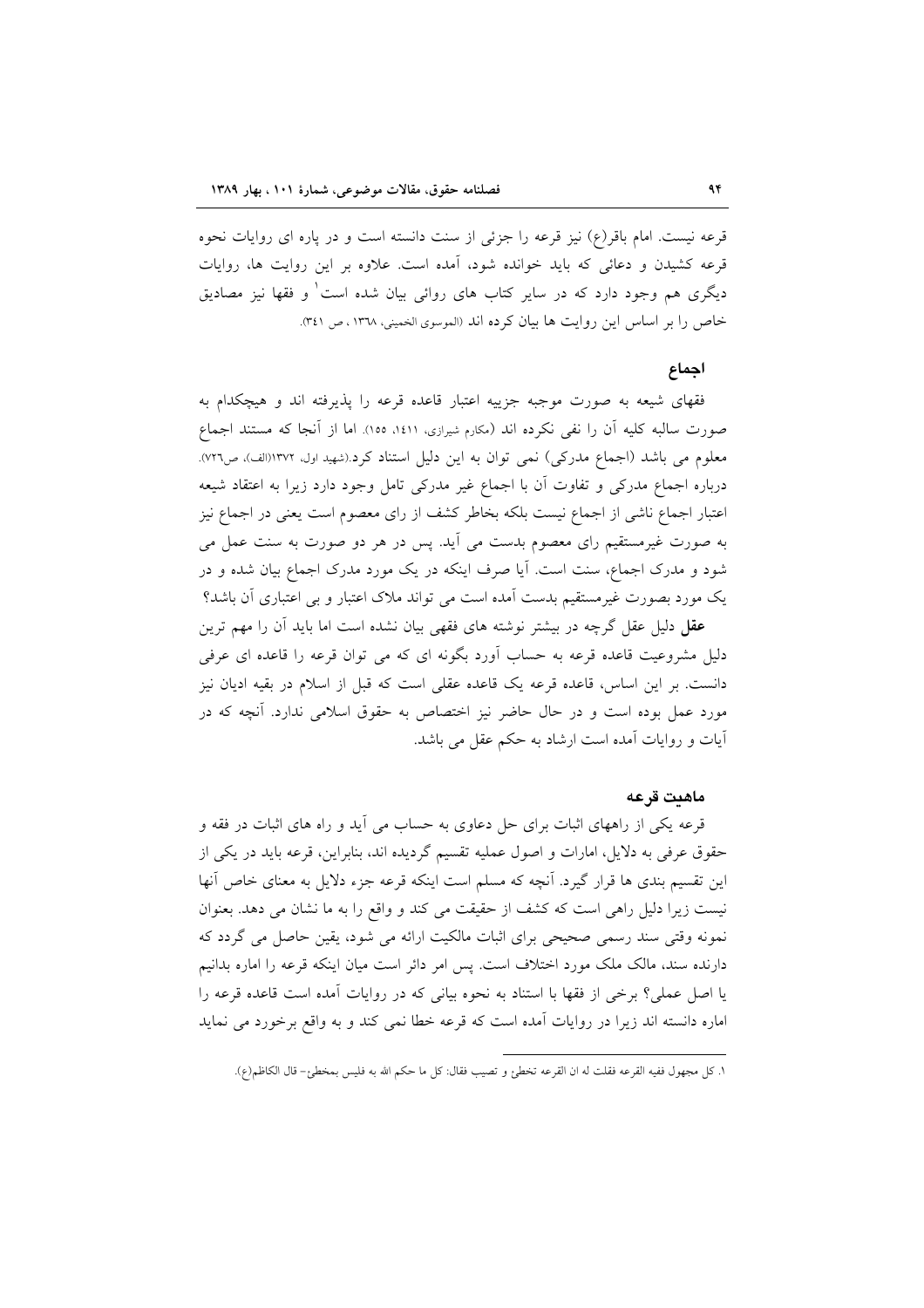و معنای روایت آن است که در غالب موارد نتیجه قرعه همان حکم واقعی است (موسوی بجنوردی، ۱۳۷۹ب. ٢٤٤). بنابراین، قاعده قرعه در یی این نیست که ما را از سردرگمی و ابهام خارج سازد بلکه قصد کشف از حقیقت را دارد. بر اساس روایات شرعی، خداوند بنده ای را که امر خود را به او واگذار می کند تنها نمی گذارد و او را از خطا مصون می دارد بنابراین قرعه راهی برای رسیدن به حقیقت است که بر عالم مجهول و تاریک نورافشانی می کند. گروهی دیگر بر این باورند که قرعه، فرض قانونی است که در پاره ای موارد می توان خلاف آن را اثبات کرد مانند سن بلوغ که در ماده ۱۲۱۰ قانون مدنی اماره رشد محسوب شده است و در برخی موارد خلاف آن اثبات ناشدنی است مانند ماده ۱۵۷ قانون مدنی که قرعه را برای تعیین تقدم و تاخر در بردن اَب جهت دو زمینی که در دو طرف نهر واقع شده اند پیش بيني كرده است (جعفري لنگرودي، ١٣٧٢، ص ٧٥). درباره ماهيت فرض قانوني، اختلاف نظر وجود دارد؛ عده ای بر این باورند که فرض قانونی همان اصل عملی یا تقادیر شرعیه است که در فقه از أنها ياد مي شود (جعفري لنگرودي، ١٣٧٨، ص٣٧٨). اما گروهي بر اين باورند كه فرض قانوني با اماره و اصل عملی تفاوت دارد زیرا فرض قانونی بر خلاف طبیعت امور است و خلاف آن را نمی توان اثبات کرد (کاتوزیان ، ۱۳۸۳ ، ص ١٦٠) فرهنگ های حقوقی، فرض قانونی(Legal fiction) را فرضی می دانند که امری واقعی دانسته می شود هرچند ممکن است خلاف واقع باشد. اما مشهور فقها قاعده قرعه را اصل عملی دانسته اند که در شبهه موضوعیه جاری می شود و برخی هم أن را در شبهه حکمیه قابل اجرا دانسته اند ولی أنچه که از شمول این قاعده خارج می شود، از آن قاعده ای ضعیف و سست ساخته است زیرا افرادی که در شمول قاعده باقی می مانند نسبت به افرادی که خارج می شوند بسیار ناچیز هستند و آنچه که اعتبار قاعده را پابرجا می دارد عمل فقها به مفاد آن است بگونه ای که در حقیقت باید سیره فقها و شهرت عملی ایشان را دلیل اصلی قاعده دانست و نتیجه این گفتار آن است که نمی توان پا را فراتر از مصادیقی نهاد که فقها به آن عمل کرده اند(مشکینی، ۱۳۷۱، ص ۲۰۲). برای یافتن ماهیت قرعه باید از تلاش برای پیدا کردن جایگاهی در ذیل امارات یا اصول عملیه پرهیز کرد و آن را دلیلی مستقل دانست که هرگاه هیچ تلاشی برای پیدا کردن حکم امر مجهول به نتیجه نرسید و عنوان " مشتبه " يا " مجهول " يا " " مشكل " كماكان بر أن امر صدق كرد بايد به سراغ أن رفت و از این جهت شباهتی با عنوان " تقادیر شرعیه " پیدا می کند که در برخی نوشته های فقهی از آن یاد شده و برخی احکام وضعی موجود را که شارع، معدوم می داند یا احکام معدومی را که موجود می داند از مصادیق آن دانسته اند (قرافی، ۱۳۷۰، ص ۳). البته نباید فراموش کرد که قاعده قرعه در موارد مشتبه یا مجهول یا مشکل بکار می رود اما این فرض هم وجود دارد که با تراضی افراد ذی نفع، قاعده قرعه برای برون رفت از وضعیتی خاص مورد استفاده قرار گیرد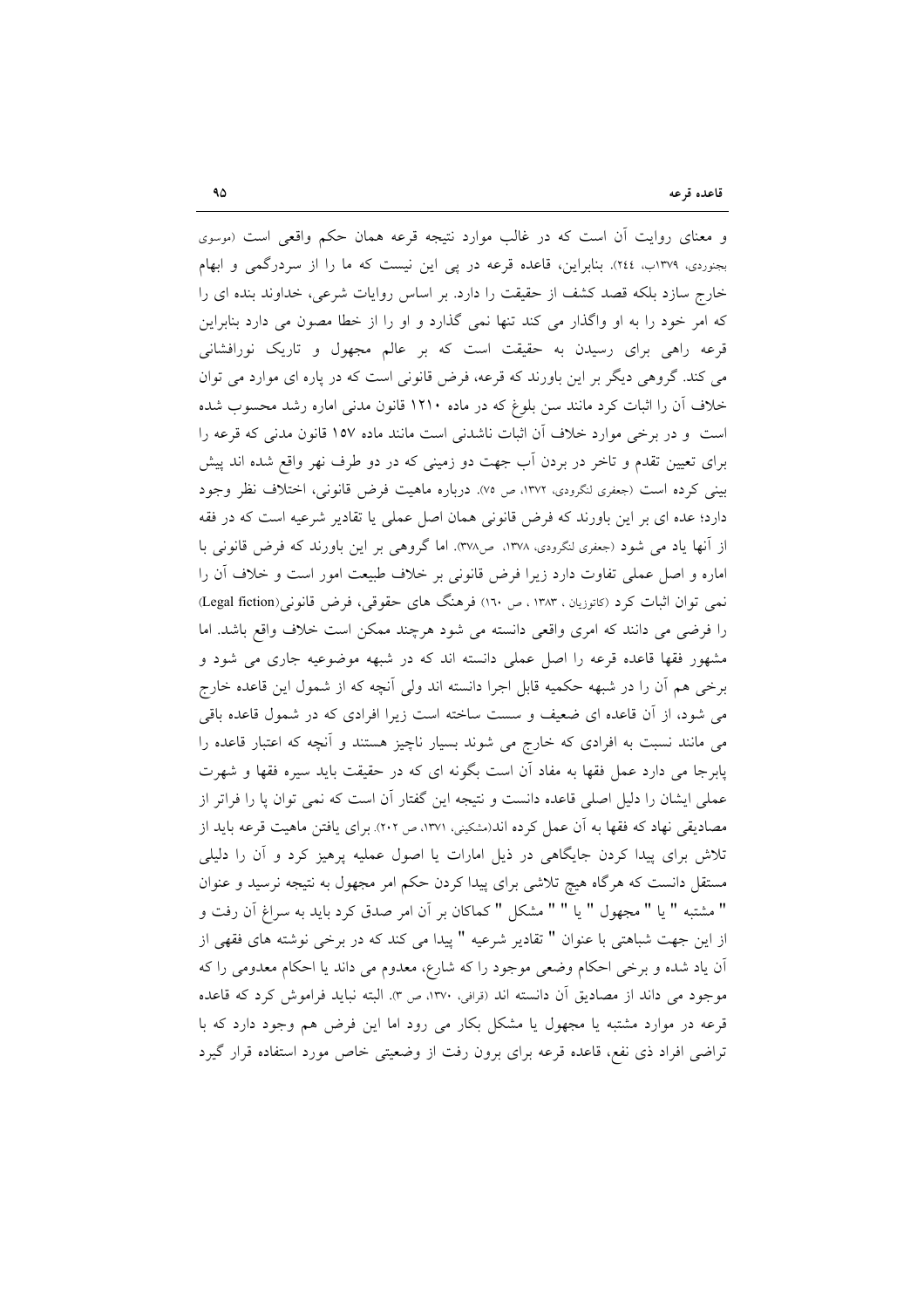مانند اینکه چند شریک برای تعیین سهام خود یا انتخاب داور یا کارشناس و اموری نظیر این موارد به قاعده قرعه توسل بيدا كنند.

## تعارض قرعه يا ساير ادله

اگر قرعه را اصل عملی بدانیم تردیدی نیست که تاب معارضه با اماره را نخواهد داشت و اماره از باب ورود یا حکومت بر آن مقدم می شود اما اگر اماره باشد باید به مقررات باب تعارض مراجعه کرد و هر یک را که قوی تر است برگزید. نکته قابل تامل،آن است که فقها هنگام بحث درتعارض میان استصحاب و قرعه، استصحاب را مقدم می دانند حتی کسانی که اعتقاد به اماره بودن قرعه دارند(حراسانی، بی تامص١٠٢). برای توجیه این امر، عده ای گفته اند که هیچگاه تعارضی میان قرعه و استصحاب بوجود نمی آید زیرا قرعه در مواردی اجرا می شود که نتوان راهی به واقعیت پیدا کرد و تکلیف را مشخص نمود پس وقتی با استصحاب می توان تکلیف را مشخص کرد، امر مشکلی وجود ندارد (طباطبائی الحکیم، بی تا، ص٥٥٠). عده ای هم گفته اند قاعده استصحاب، عموم قاعده قرعه را تخصیص می زند زیرا قاعده قرعه بر خلاف آنچه که گفته می شود که مخصوص شبهات موضوعیه است در شبهات حکمیه نیز جاری می شود' و ممکن است شبهه بوجود آمده، حالت سابقه داشته باشد یا فاقد چنین سابقه ای باشد اما استصحاب درباره شبهات موضوعیه بوده و فقط در مواردی اجرا می شود که حالت سابقه وجود داشته باشد بنابراین، استصحاب، خاص است و قرعه، عام می باشد (انصاری، بی تا، ص٤٠٠) اما رابطه عموم و خصوص را شايد بتوان با تقريرى ديگر چنين بيان كرد كه استصحاب تنها در مواردی جاری می شود که حالت سابقه وجود داشته باشد اما قرعه در مواردی که حالت سابقه هم وجود ندارد اجرا می شود بنابراین، قرعه عام است و استصحاب، خاص می باشد. سایر اصول عملیه یعنی برائت و احتیاط و تخییر چنین حکمی ندارند و تنها در صورتی بر قرعه مقدم می شوند که مستند آنها آیات و روایات شرعی باشد و گرنه بر حسب قاعده عمومی در مقام مبارزه با قرعه باید میدان را به نفع رقیب خود خالی کنند (الحائری الیزدی، ۱٤٠٨،ص١٣). اشكالي كه در اينجا رخ مي نمايد آن است كه در عمل ديده ً مي شود كه قاعده قرعه بازنده میدان معارضه با اصل برائت و احتیاط و تخییر است . مرحوم شیخ انصاری در مقام توجیه این نظریه برآمده و می گوید که فقها از عمومات قاعده قرعه بخاطر چنین نتایج نامطلوبی چشم پوشیده اند. بنابراین فقط به مواردی می توان عمل کرد که در روایات و کلام

١. در مثل هرگاه تردید شود که استعمال تریاک حرام است یا مباح می باشد می توان قرعه کشید و اگر حکم قرعــه بــر مبــاح بودن در آید استعمال آن اشکالی نخواهد داشت.البته دیدیم که بسیاری از فقها جریان قرعه در شبهه حکمیه را خــلاف اجمــاع می دانند.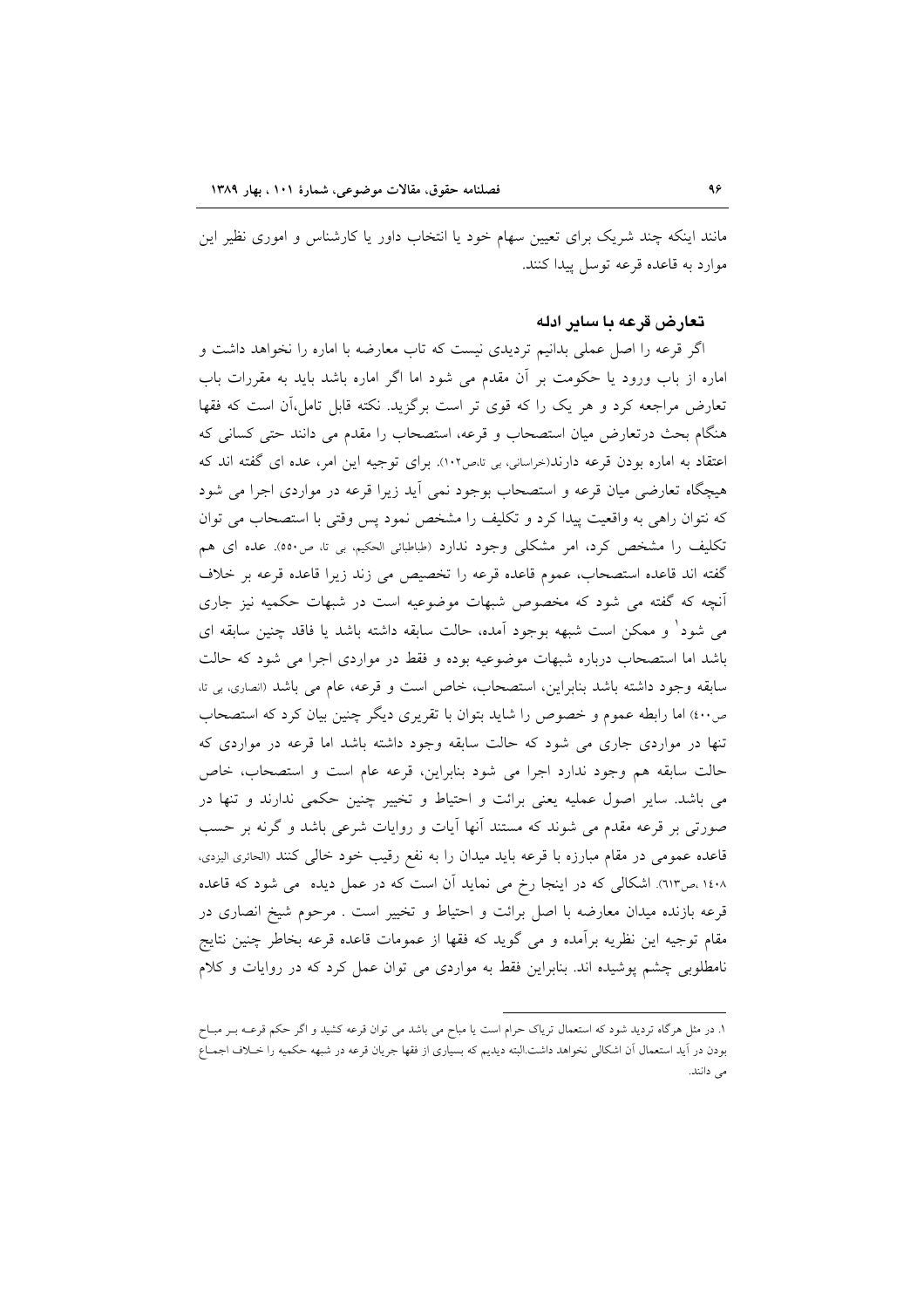فقها آمده است و نمی توان دامنه آن را به همه موارد تسری داد وگرنه جائی برای سایر ادله باقی نمی ماند. این پاسخ، کافی نیست و بهتر بود ایشان، همان دلیل تقدم استصحاب بر قرعه را بيان مي كرد زيرا اصول عمليه ديگر، خاص تر از دليل قرعه هستند (محمدي، ١٣٧٥ .ص١٤١).

عمل به قرعه شرایطی دارد که اگر آن شرایط رعایت شوند تعارضی میان قرعه و سایر ادله دیده ً نمی شود. مهم ترین شرط اجرای قاعده قرعه که عدم توجه به اَن سبب بروز اختلاف نظرهائی میان فقها شده ، آن است که قرعه همان گونه که در روایات آمده است باید در " امر مشکل" یا " مشتبه" یا مجهول" جاری شود پس تا زمانی که دلیلی برای برطرف کردن مشکل یا امر مشتبه یا مجهول وجود دارد نمی توان به قرعه مراجعه کرد هر چند حکم مساله از طریق یک اصل عملی بدست آید. به عبارت دیگر، امر مشکل یا مشتبه یا مجهول که مبنای قاعده قرعه می باشد زمانی تحقق می یابد که این عناوین بر امر محل اختلاف صدق کند مانند "خنثای مشکل" که نمونه بارز این قاعده است و خنثا را زمانی مشکل می نامند که هیچ راهی اعم از راه های شرعی یا عقلی برای بدست اَوردن حکم اَن وجود نداشته باشد و حتی عدل و انصاف نیز بر قرعه مقدم است و ممکن است عدل و انصاف از راه ذوق سلیم بدست آید یعنی اگر عقل ادمی تشخیص دهد که ترجیح یک طرف با عدالت سازگاری دارد نوبت به اجرای قاعده قرعه نمی رسد و در نتیجه تعارضی میان قرعه و بقیه ادله اعم از اماره و اصل عملی وجود ندارد تا سخن از ترجیح یکی بر دیگری به میان آید وعمل فقهای بنامی که بحث های مفصلی را به تعارض قرعه و سایر اصول عملیه بویژه استصحاب اختصاص داده اند بدون ایراد نیست . نتیجه ای که از این بحث ها گرفته می شود چندان منطقی به نظر نمی رسد و در هر صورت با این بیان می توان تقدم اصول عملیه بر استصحاب را توجیه نمود و نیازی نیست که گفته شود ادله قرعه، عام است اما فقها به این عموم عمل نکرده اند یا گفته شود که مستندات دلایلی همچون استصحاب، عموم ادله قرعه را تخصیص می زند بلکه این موارد بکلی از شمول عنوان " مجهول" خارج بوده و به اصطلاح، خروج موضوعي دارند.

## شرائط اجراي قرعه

در کتاب های فقهی شرایطی برای اجرای قرعه بیان شده است که در جریان بحث های انجام شده با پاره ای از آنها آشنا می شویم اما چند شرط دیگر هم وجود دارد که با توجه به اختلافی بودن این شرایط ، مناسب است اشاره ای به آنها بشود:

**شرط عدم امکان انتخاب اصلح**: قرعه را به عنوان " حاکمی کور" معرفی کرده اند که هیچ توجیه و دلیلی برای واقعی بودن نتیجه آن وجود ندارد و فقط گفته شده است که موضوع به خدا واگذار می شود و خداوند، حقیقت را بعنوان نتیجه قرار می دهد. بنابراین، قاعده قرعه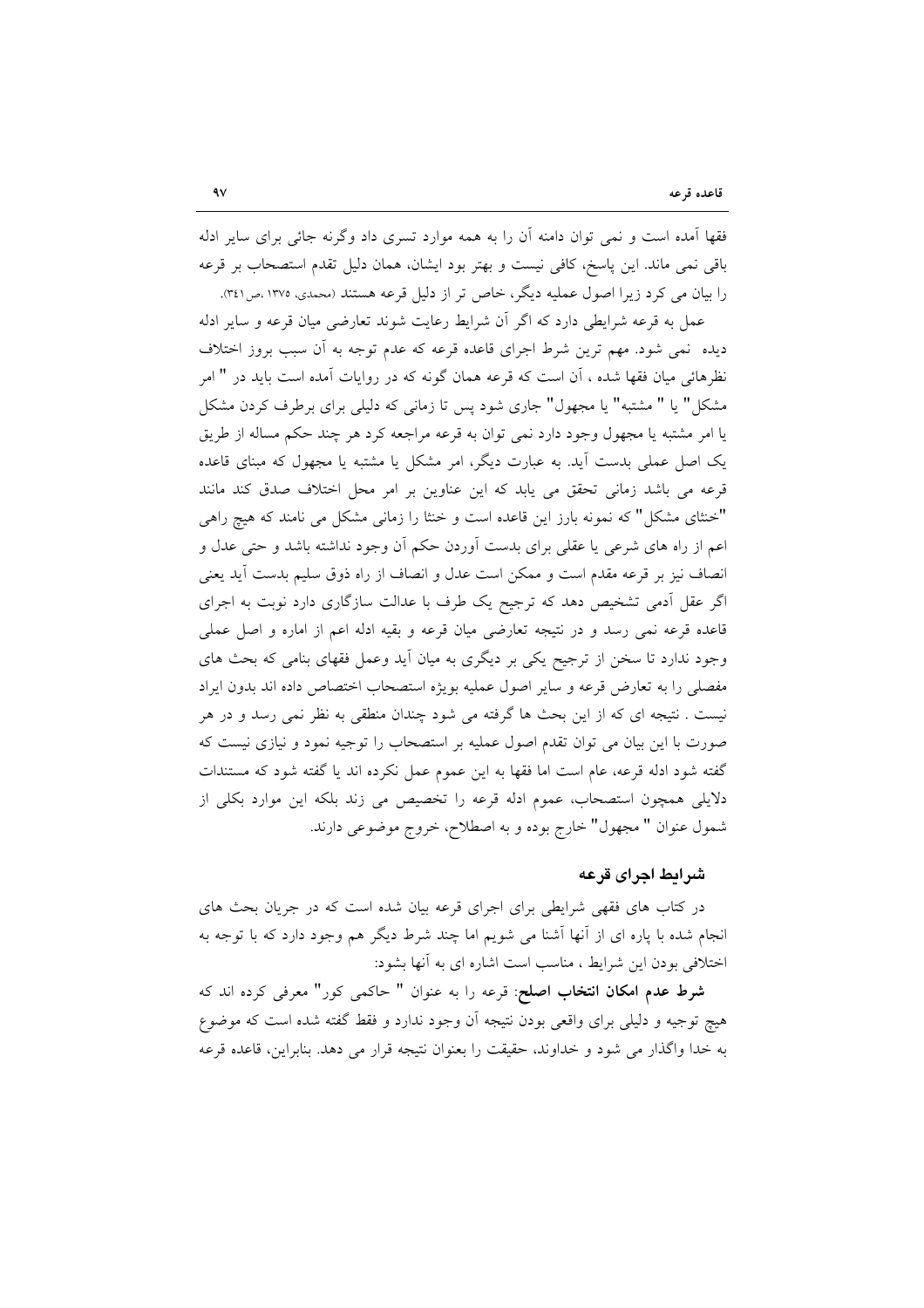در این صورت جنبه تعبدی پیدا می کند اما حقوق دانان عرفی چنین استدلالی را بر نمی تابند و بجاي آن، "ناگزيري" را توجيه و دليل توسل به قرعه قرار داده اند كه عقل هم از پذيرش آن ابائی ندارد. یعنی وقتی همه راه ها به سوی حقیقت بسته شود و انتخاب یک طرف هم الزامی باشد، عقل و منطق حکم می کند یک طرف برگزیده شود ؛برگزیدن یک طرف که هیچ برتری بر طرف دیگر ندارد یا باید با اختیار و انتخاب صورت گیرد و یا موضوع به قرعه و شانس و اقبال واگذار گردد. چنانچه این انتخاب با اراده صورت گیرد شبهه جانبداری مطرح خواهد شد که همواره دامن حق گزاران را باید از این اتهام زدود بنابراین راهی جز قرعه کشی باقی نمي ماند.

**شرط قابل مصالحه بودن موضوع اقرار**: شرط دیگر که در نوشته های فقهی دیده می شود قابل تراضی بودن موضوع قرعه است یعنی قرعه در مواردی اجرا می شود که طرفین اختلاف بتوانند أن را با تراضى حل كنند ًو به عبارت ديگر جزو حقوق بوده و جنبه تكليفي و آمرانه نداشته باشد (شهید اول، ۱۳۷۲(ب)، ص۷۲۷). مواردی که در قانون و نوشته های فقهی دیده می شود خلاف این شرط را نشان می دهد زیرا مواردی وجود دارد که اجرای قرعه الزامی است بدون اینکه موضوع آن، حق قابل تراضی باشد و تکلیفی را برای یک طرف بوجود می آورد مانند اینکه دو نفر، انتساب طفل به خود را نفی کنند و انتساب طفل از طریق قرعه به یکی از آنها ثابت گر دد.

**شرط اجرای قرعه در موضو عات**: بسیاری از فقها اعتقاد دارند که قاعده قرعه فقط در شبهه های موضوعیه محض اجرا می شود زیرا برای شناختن احکام شرعی اعم از اینکه حکم تکلیفی یا وضعی باشد باید به سراغ دلایل دیگری همچون روایات و اصول عملیه عام و خاص رفت و حکم آنها را پیدا کرد پس موردی باقی نمی ماند که نتوان حکم آن را از ادله پیدا کرد تا نیاز به اجرای قاعده قرعه شود. اشکالی که در اینجا باقی می ماند، آن است که روایات مستند قرعه، عام هستند و شامل شبهه حکمیه نیز می شوند پس چگونه موضوع قرعه به شبهه های موضوعیه تخصیص می یابد؟ این ایراد تا حدودی وارد است و نیازی به نظریه تخصیص نمی باشد بلکه می توان گفت قاعده قرعه در مواردی اجرا می شود که مشکل وجود داشته باشد (القرعه لكل امر مشكل) حال آنكه در شبهه هاى حكميه، مشكلي وجود ندارد تا نیاز به قرعه باشد. بنابراین، شبهه های حکمیه از شمول ادله قاعده قرعه، خروج موضوعی دارند. شبهه های موضوعیه نیز خود به دو دسته تقسیم می شوند؛ یک دسته، شبهه هائی است که از معنای الفاظ بوجود می آید مانند اینکه لفظی در روایت بکار رفته باشد اما معنای آن معلوم نباشد. دسته دیگر، شبهه هایی است که از تطبیق حکم بر موضوع بوجود می آید. بسیاری از فقها اعتقاد دارند که در شبهه های موضوعیه دسته نخست هم نیازی به اجرای قرعه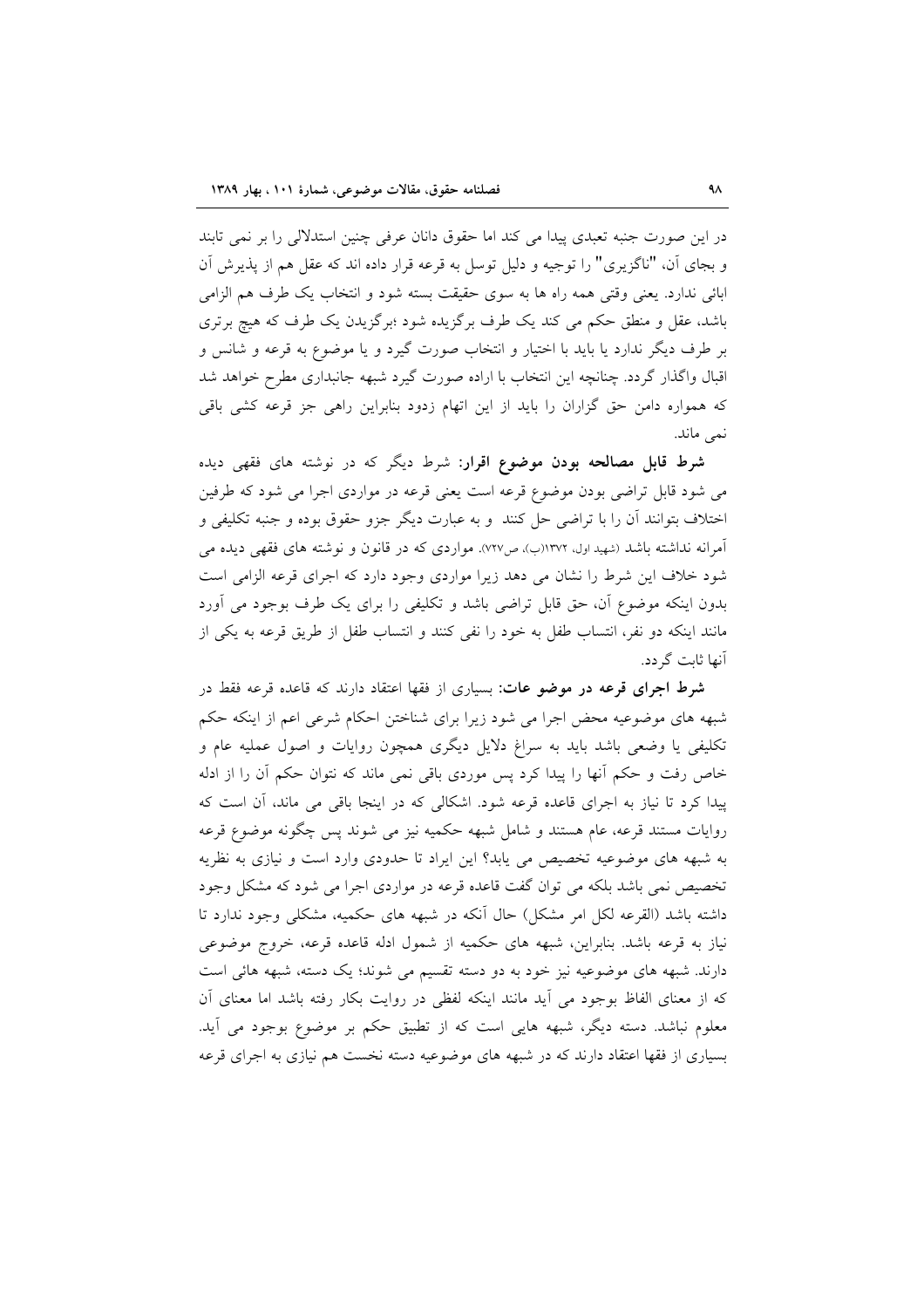نیست زیرا حکم آن را می توان از ادله دیگر به دست آورد. بنابراین فقط شبهه های موضوعیه صرف،تحت ادله قرعه باقي مي ماند (حسيني المراغي، ١٤١٧(ب)، ص٣٥٣). اين سخن هم كه واژه "امر" در عبارت " القرعه لكل امر مشكل" شامل شبهه حكميه نمي شود قابل قبول نيست زيرا اين واژه نيز مانند كلمه " شيئ"، شبهه هاي موضوعيه و حكميه را در برمي گيرد.

**شرط معلوم بودن واقعی موضوع قرعه**: برخی از فقها گفته اند که شرط اجرای قرعه، آن است که موضوع در واقع معلوم بوده و در ظاهر، مجهول باشد بنابراین چنانچه امری در واقع هم مجهول باشد نمی توان قرعه را جار ی ساخت مانند اینکه شخصی بگوید نخستین زمینی را كه مالك مى شوم وقف نمايم و از قضا به صورت همزمان، مالك دو زمين شود. در اينجا در واقع هم معلوم نیست که کدام زمین را وقف کرده است (شهید ثانی، بی تا، ص ۲۹۱). گرچه ايرادهائي به سخن شهيد وارد شده است (الحسيني المراغي، ١٤١٧ج)، ص ٣٦٣) اما سخن وي درست است زیرا در مواردی که امری در واقع هم مجهول باشد باید قاعده تخییر را اجرا کرد و نوبت به قاعده قرعه نمی رسد و هیچ مشکلی وجود ندارد. قرعه به اعتقاد فقها به واقع اصابت مي كند اما وقتي واقعي وجود نداشته باشد پس اجراي قرعه نيز مفهومي نخواهد داشت.

**شرط اجرای قرعه در شبهه غیر محصوره**: یکی از شرایطی که برای اجرای قاعده قرعه بیان شده، آن است که اطراف شبهه، محصور نباشد زیرا در صورتی که شبهه میان دو یا چند طرف، محصور باشد می توان با دلایل دیگر مشکل را حل کرد و مشکلی باقی نمی ماند تا نیاز به حل آن از طریق قرعه باشد. بعنوان نمونه هرگاه شخصی دو لباس دارد که می داند یکی از أنها نجس است، می تواند احتیاط کرده و در هر دو لباس نماز بخواند و عسر و حرجی بوجود نمي آيد در حالي كه قاعده قرعه در جائي اجرا مي شود كه عدم اجراي آن موجب عسر و حرج شود مانند اینکه یک گوسفند حرام در میان هزار گوسفند وجود داشته باشد؛ در اینجا نمی توان همه گوسفندان را ذبح کرد بلکه از طریق قرعه، یک گوسفند انتخاب می شود (موسوی  $(147.1)$  ص  $147/9$ 

**شرط اجرای قاعده توسط مقام رسمی**: برخی از فقها با استناد به منابع شرعی، اجرای قاعده قرعه را مخصوص امام معصوم دانسته اند و گروهی دیگر، قرعه کشی توسط امام را به موارد خاص منحصر کرده اند. اما در روایات، چنین تفصیلی دیده نمی شود و توجیه منطقی هم برای این شرط وجود ندارد(مشایخی، ۱۳۸۳،ص ۱۳۷). قاعده قرعه هرگاه به عنوان دلیل اثبات دعوا بکار رود مانند بقیه ادله باید توسط مقام رسمی صورت گیرد زیرا اولاً حق گزاری، جزو اعمال حکومتی است و فقها نیز آن را منصب پیامبر دانسته اند. ثانیاً اجرای قرعه، امری تخصصی و فنی می باشد که باید توسط مقام متخصص صورت گیرد. البته این بدان معنا نیست که مردم نمی توانند با توافق خود قرعه را جاری کرده و مشکلات خود را حل کنند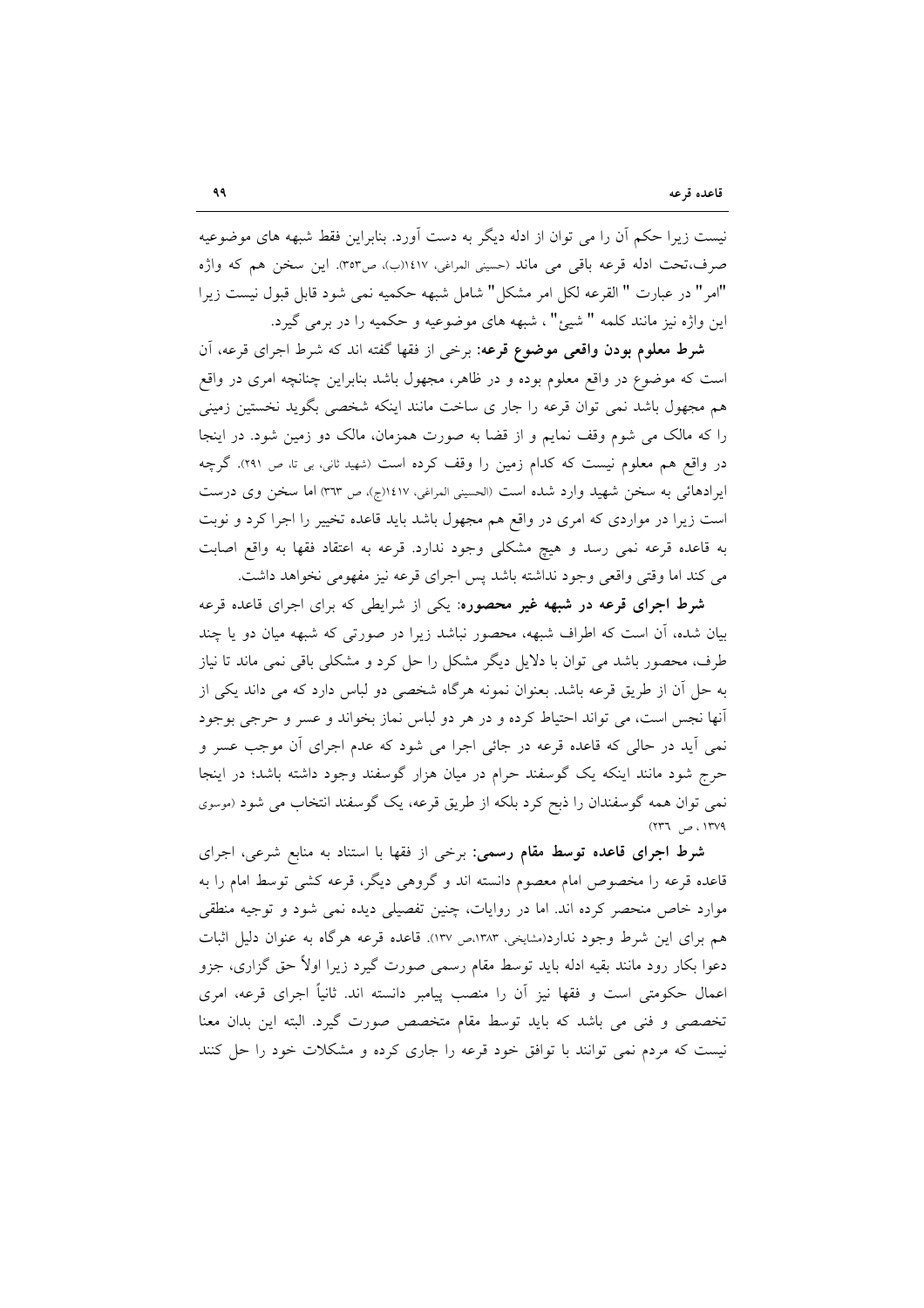بلکه این موضوع از محل بحث ما خارج است زیرا موضوع بحث ما جائی است که قرعه به صورت الزامي توسط دستگاه قضا اجرا مي شود.

### قرعه، قاعده ای عمومی است

قرعه در برخی مسائل فقهی و مواد قانونی بیان شده و در مورد اینکه آیا می توان قرعه را در پاره ای موارد اجرا کرد یا خیر، اختلاف نظرهایی دیده می شود. حال صرف نظر از این اختلافها كه بيشتر ناشي از ترديد در تحقق يا عدم تحقق شرايط قرعه مي باشد سوالي باقي می ماند که پرسشی قانع کننده می طلبد و سوال، این است که آیا مصادیق ذکر شده در نوشته های فقهی یا مواد قانونی، جنبه حصری دارند یا تمثیلی هستند ؟ قرعه به عنوان یک قاعده عمومی در قانون بیان نشده است اما قاعده ای مشهور در میان فقها می باشد. بنابراین به دستور اصل ١٦٧ قانون اساسي و ماده ٣ قانون آئين دادرسي مدني و ماده ٢١٤ قانون آئين دادرسی کیفری که قاضی را مکلف کرده است در موارد مسکوت به منابع شرعی مراجعه کند، حق گزاران باید به فقه مراجعه کنند. برای پاسخ به پرسش یادشده چنین می گوئیم که اگر ماهیت قرعه را اماره بدانیم، تبعات فراوان را به همراه خواهد داشت زیرا بسیاری از امارات و تمامی اصول عملیه جایگاهی نخواهند داشت. بعنوان، مثال هرگاه تردید شود که حکم مساله ای برائت است یا حرمت؛ برائت است یا وجوب؛ وجوب است یا حرمت؛ موضوعی از مصادیق محرمات است یا واجبات و.... می توان قرعه جاری کرد و حکم را پیدا کرد پس جائی برای استناد به سایر امارات و اصول عملیه باقی نمی ماند. اعتقاد به اصل عملی بودن قرعه نیز همین اشکال ها را در پی دارد زیرا مبنای اصول عملیه، جهل و تردید به واقعیت است که نتوان بگونه ای پی به حقیقت برد. اما قاعده قرعه، واقعیت را بیان می کند زیرا روایات و ادله قرعه در مورد قرعه چنین گفته اند که خداوند استناد کننده به قرعه را بسوی واقعیت هدایت می کند. این نتایج نامطلوب، برخی از فقها را واداشته است که استناد به قاعده قرعه را تنها از سوی امام معصوم قابل اعمال بدانند بگونه ای که در زمان غیبت کبری نمی توان به قرعه عمل کرد (شهید اول، ۱۳۷۲(ج)،ص۷۲0). اما این گفته طرفداری ندارد و حتی گوینده نیز در کتاب های خود فراوان به قرعه استناد کرده است مگر اینکه منظور وی عمل به قرعه در مواردی باشد که در متون شرعی وجود ندارد که در این صورت ایشان نیز با مشهور فقها هم سخن خواهد بود. توجیه این نظریه، آن است که ادله امارات و اصول عملیه، عموم ادله قرعه را تخصیص می زند و فقط مواردی مشمول قاعده قرعه باقی می ماند که در روایات بیان شده است. این توجیه گرچه طرفداران نظریه فوق را از بن بست خارج می کند اما قائل شدن به تخصیص اکثر، نتیجه نامطلوب دیگر است که خوشایند نمی باشد زیرا اکثر مصادیق قاعده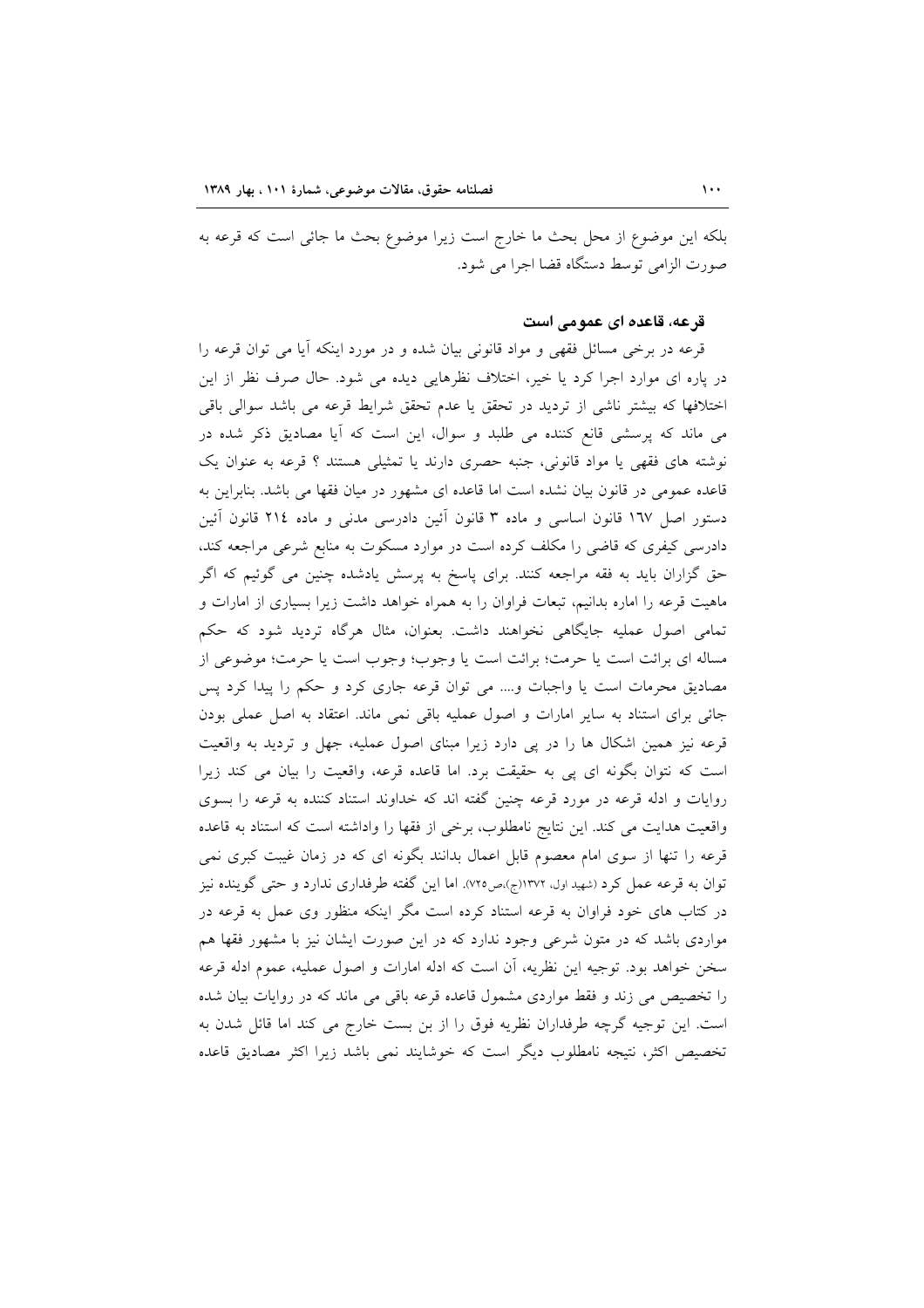قرعه را باید تخصیص زد و مصادیق اندکی که باقی می ماند در حدی نیست که عمومیت قاعده قرعه را توجیه کند. برای برون رفت از این اشکال ها بهتر است گفته شود که قاعده قرعه همان گونه که در روایات مربوطه آمده است در مواردی بکار می رود که جهل کامل وجود داشته باشد و جهالت را با هیچ دلیل دیگر نتوان برطرف کرد. در مواردی که می توان برائت یا تخییر یا احتیاط یا استصحاب یا سایر اصول عملیه خاص را اجرا کرد و به طریق اولی در مواردی که اماره وجود دارد، محلی برای قاعده قرعه باقی نمی ماند چون جهالتی وجود ندارد. بنابراین می توان گفت که قاعده قرعه یک قاعده عمومی است و هرجا که جهالت كامل وجود داشته باشد بايد قرعه جارى كرد و اين موضوع نه اختصاص به زمان معصوم دارد و نه اقتضای منحصر ساختن قاعده به مواردی را دارد که در روایات بیان شده است. با وجود این برای آشنائی با مصادیق قاعده قرعه بد نیست که اشاره مختصری به مسائلی شود که قانون گذار حکم به قرعه نموده یا فقها در کتاب های فقهی به آن استناد کرده اند:

## قوانين كيفرى

مقررات کیفری جنبه آمره دارند و تکلیفی هستند بنابراین به اعتقاد کسانی که قرعه را تنها در حقوقی قابل اجرا می دانند که قابل مصالحه باشند، اجرای این قاعده در شبهه های حکمی و تکلیفی حقوق جزا را منتفی است. با وجود این اجرای قاعده در دادرسی کیفری که فقط جنبه شکلی داشته و با حق موضوع دعوای عمومی ارتباط مستقیمی ندارد فاقد اشکال است مانند اینکه قاضی کیفری بخواهد یک یا چند کارشناس را از میان عده ای کارشناس برگزیند. این امر گرچه در قانون آیین دادرسی کیفری مسکوت مانده است اما ماده ۲۵۸ قانون آئین دادرسی مدنی مصوب ۱۳۷۹ دادگاه را مکلف کرده است که کارشناس یا کارشناسان را در صورتی که متعدد باشند از طریق قرعه انتخاب کند و این موضوع اختصاص به دادرسی های مدنی ندارد بنابراین قاضی کیفری نیز باید با توجه به اصل مراجعه به مقررات دادرسی مدنی در موارد مسکوت کیفری به این ماده عمل کند (زراعت، ۱۳۸۲، ص ۲۳). با وجود این، قانون گذار کیفری به پیروی از منابع شرعی در مساله قصاص، قاعده قرعه را مورد استناد قرار داده و ماده ۳۱۵ قانون مجازات اسلامی را بر همین اساس، آراسته است: " اگر دو نفر متهم به قتل باشند و هرکدام ادعا کند که دیگری کشته است و علم اجمالی بر وقوع قتل توسط یکی از آن دو نفر باشد و حجت شرعی بر قاتل بودن یکی اقامه نشود و نوبت به دیه برسد با قید قرعه دیه از یکی از آن دو نفر گرفته می شود." در اینجا شبهه موضوعیه محصوره همراه با علم اجمالی وجود دارد اما ً نمي توان با دليل قرعه، مجازات قصاص را به اثبات رسانيد بلكه قصاص نياز به دلیل محکم دارد و قرعه، دلیل به معنای خاص آن نیست تا بتوان چنین مجازاتی مهم را با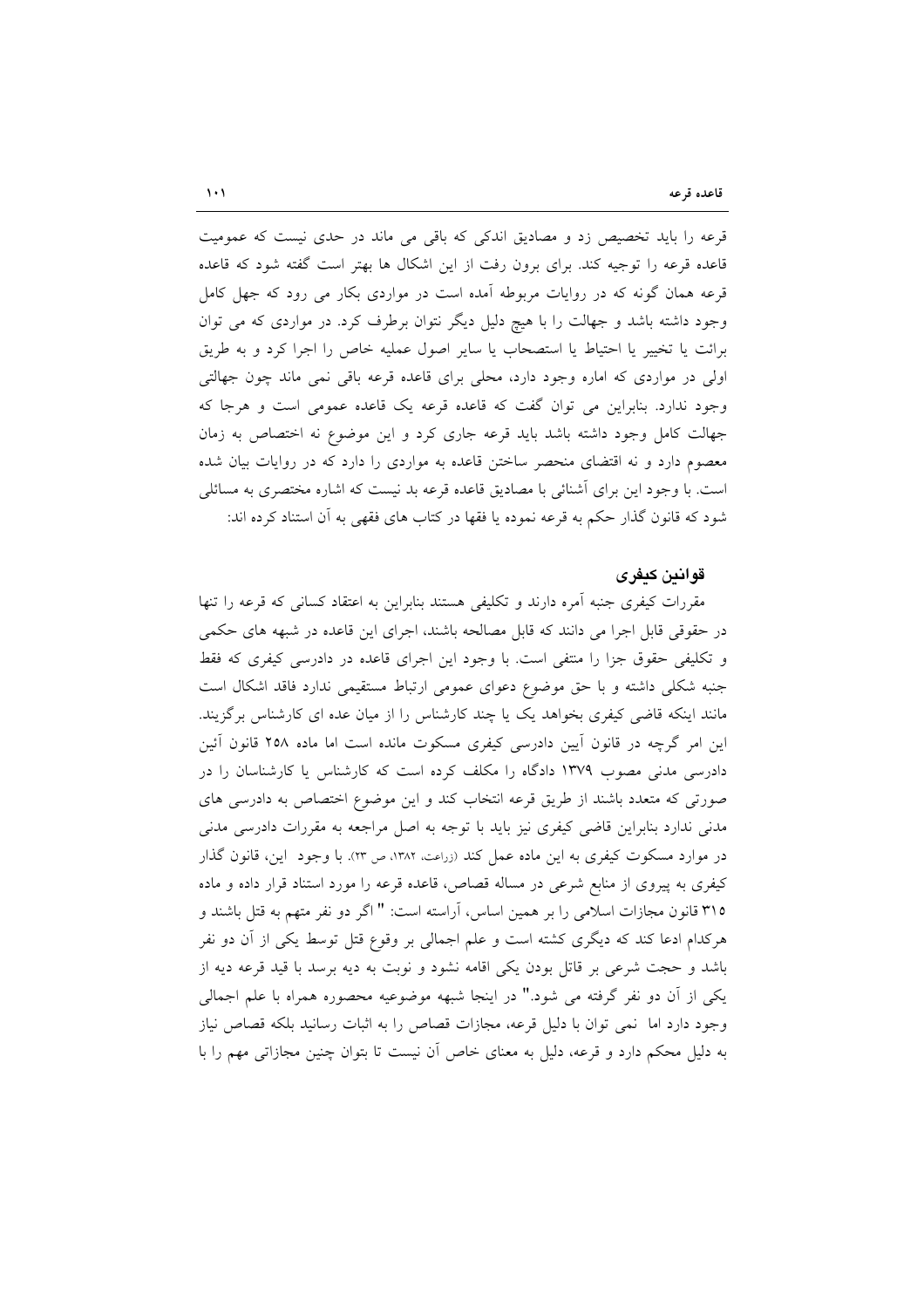آن ثابت کرد پس نوبت به دیه می رسد. دیه گرچه در قانون ما بعنوان مجازات در نظر گرفته شده است اما در حقیقت، خسارت و حق می باشد و احکام مسوولیت مدنی بر آن بار می شود و قرعه می تواند مسوول پرداخت دیه را مشخص کند (زراعت، ۱۳۸۱، ص۲٤٤). اما فقها اجازه نمی دهند که این حکم استثنائی به شبهه های غیر محصوره نیز تسری پیدا کند (صهرشتی، ۱٤۱۰، ص٢٩٠). اين ماده در قانون مجازات عمومي و قانون قصاص و ديات وجود نداشت و نخستين بار در سال ۱۳۷۰ وارد قانون مجازات اسلامی شد. رویه قضائی نیز در همین حد، ماده یاد شده را مورد عمل قرار داده است( بازگیر، ١٣٧٦، ص ١١٤).

#### قانون مدنى

قاعده قرعه مطابق معمول برای کشف حقی بکار می رود که مورد اختلاف است. بنابراین طبیعی است که جایگاه اصلی این قاعده، حقوق خصوصی و ماهوی متعلق به افراد باشد و این حقوق در قوانین و مقررات مدنی بیان شده است. گرچه فقط چند ماده از قانون مدنی به قرعه اختصاص یافته است اما همان گونه که دیدیم قرعه، قاعده ای عمومی است و در هر مورد مجهولي قابل اعمال مي باشد. موادي كه در قانون مدني و قانون امور حسبي به اين قاعده اختصاص دارد به شرح زیر می باشد:

ماده ۱۵۷: " هرگاه دو زمین در دو طرف نهر، محاذی هم واقع شوند و حق تقدم یکی بر دیگری محرز نباشد و هر دو در یک زمان بخواهند آب ببرند و آب کافی برای هر دو نباشد باید برای تقدم و تاخر در بردن آب به نسبت حصه قرعه زد و اگر آب کافی برای هر دو باشد به نسبت حصه تقسیم می کنند. "مواد قبلی نشان می دهد استفاده از قاعده قرعه در اینجا زمانی امکان دارد که هیچ راهی برای ترجیح یک طرف وجود نداشته باشد زیرا قرعه، قاعده نابینائی است که یک طرف را بدون هیچ دلیلی بر دیگری ترجیح می دهد. ماده ۱۵۲ همین قانون، زمینی را که نزدیک تر به منبع آب است ترجیح داده است و این ماده بر مبنای یک فرض حقوقی استوار شده است زیرا نوعاً مردم برای دسترسی به آب، زمینی را انتخاب می کنند که به منبع اّب نزدیک تر است و همین ترجیح عقلی، مانع اجرای قاعده قرعه می شود (امامی، ١٣٦٨، ص١٣٩). پس اجرای قاعده قرعه در صورتی امکان دارد که هیچ قاعده حقوقی یا عقلی یا عرفی برای ترجیح یک طرف بر طرف دیگر وجود نداشته باشد(کاتوزیان، ١٣٧٧ ،ص ١٤٠).

ماده ٥٩٨: " ترتيب تقسيم، أن است كه اگر مال مشترك، مثلي باشد به نسبت سهام شركا، افراز می شود و اگر قیمی باشد بر حسب قیمت، تعدیل می شود و بعد از افراز یا تعدیل در صورت عدم تراضی بین شرکا، حصص آنها به قرعه معین می گردد." ماده ۳۱۹ قانون امور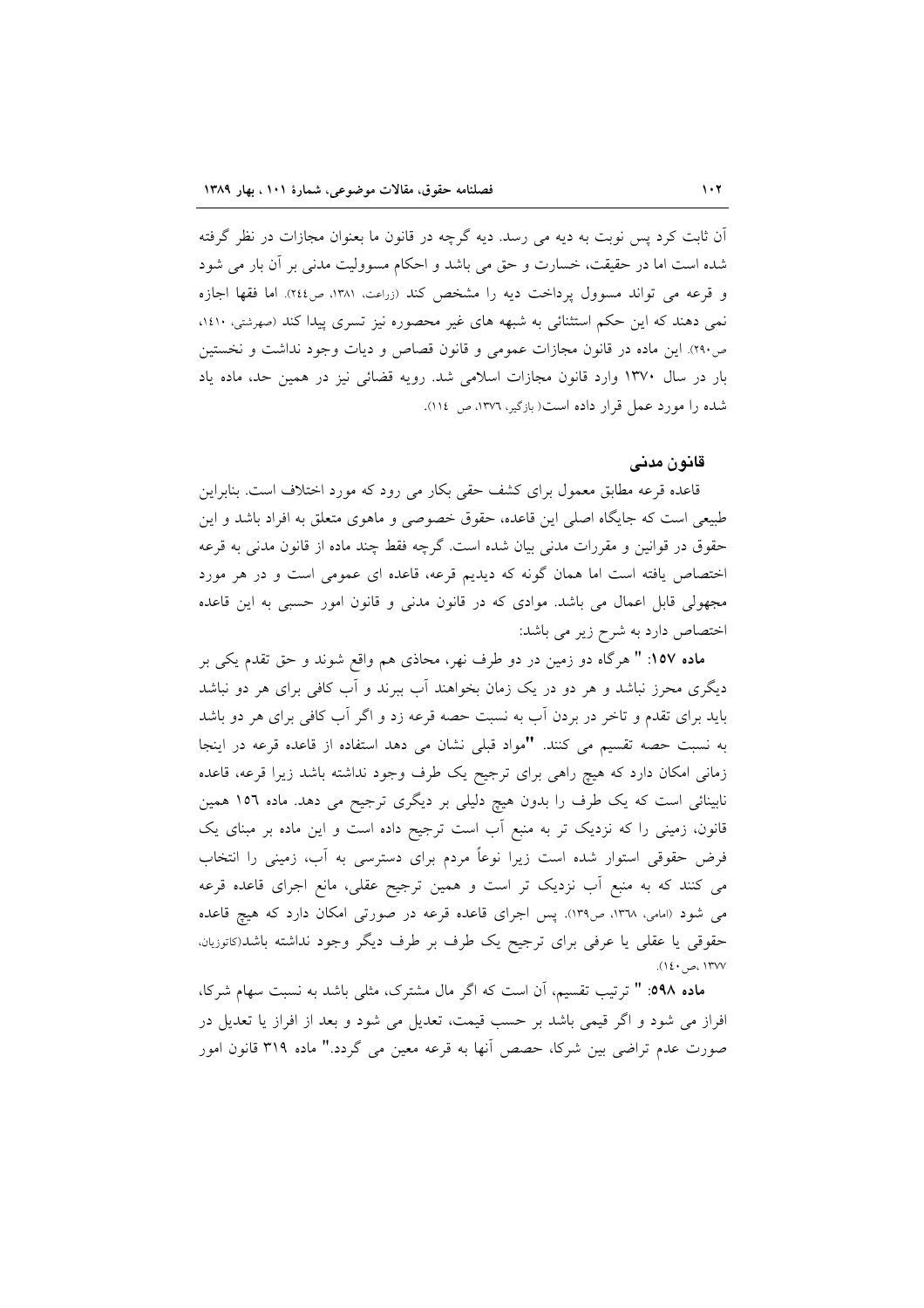حسبی نیز همین حکم را در مورد تقسیم ترکه بیان کرده است: " در صورتی که پس از تعدیل سهام ورثه به تعیین حصه ،تراضی ننمایند سهام آنها به قرعه معین می شود." در اینجا هم تعیین سهام از طریق قرعه در صورتی انجام می شود که شرکا توافقی برای تقسیم سهام نداشته باشند و راه دیگری هم وجود نداشته باشد.( طاهری، ۱۳۷۵،ص۲۲۵)

ماده ١٢٧١: " مقوله اگر بكلي مجهول باشد، اقرار اثري ندارد و اگر في الجمله معلوم باشد مثل اقرار برای یکی از دو نفر معین، صحیح است." در این ماده اشاره ای به قرعه کشی نشده است اما همان گونه که دیدیم مصادیق قرعه، جنبه حصری ندارد. بنابراین در اینجا نیز گفته شده است که چنانچه مقرلهما نتوانند محق بودن خود را ثابت کنند باید از طریق قرعه وی را معين نمود(جعفري لنگرودي ١٣٧٢(ب)،ص٥٩٣)

ماده ۱۱۸۱:" هر یک از پدر و جد پدری نسبت به اولاد خود ولایت دارند" اگر پدر و جد یدری همزمان دو معامله انجام دهند و تاریخ هیچ کدام معین نباشد راه حل هائی ارائه شده است و یکی از این راه حل ها، قرعه کشی می باشد.( جعفری لنگرودی ، ۱۳۷۲(ج)،ص٣٥٦).

## قانون آئین دادرسی مدنی

ماده ۲۵۸: " دادگاه باید کارشناس مورد وثوق را از بین کسانی که دارای صلاحیت در رشته مربوط به موضوع است، انتخاب نمايد و در صورت تعدد آنها به قيد قرعه انتخاب می شود."بر اساس ظاهر این ماده چنانچه در محلی فقط سه کارشناس متخصص وجود داشته باشد و دادگاه بخواهد سه کارشناس تعیین نماید نیازی به قرعه کشی نخواهد بود.' همچنین انجام قرعه کشی در صلاحیت دادگاه است و حق واگذاری آن به مراجع دیگر مانند ضابطان دادگستری را ندارد.<sup>۲</sup> البته بر خلاف ظاهر ماده چنانچه تعداد کارشناسان در محل<sub>ی</sub> بسیار زیاد باشد، لازم نیست که اسامی همه آنها در قرعه کشی آورده شود بلکه معمولاً اسامی دو برابر کارشناسان مورد نیاز در کاغذها نوشته می شود( مهاجری، ۱۳۸۰، ص۲۱۰).

ماده ٤٦٧: " در مواردى كه دادگاه به جاى طرفين يا يكى از آنان داور تعيين مى كند بايد حداقل دو برابر تعدادی که برای داوری لازم است و واجد شرایط هستند داور یا داوران لازم را به طریق قرعه معین نماید." در مواردی هم که دادگاه خودش ارجاع به داوری می دهد باید از طریق قرعه کشی صورت گیرد و نیازی به دعوت طرفین برای حضور در جلسه قرعه کشی نيست بلكه دادگاه آن را در وقت فوق العاده انجام مي دهد (شمس، ١٣٨٤، ص٥٤٨).

١. ٤راى شماره ٣٥٢٧مورخ ١٣٢٢/٨/٣٠ دادگاه عالى انتظامى قضات.

۲. بخشنامه شماره ۱/۷۵/۳۵۹۸۸–۱۳۷۵/۱۰/۱۸ ریاست محترم قوه قضائیه.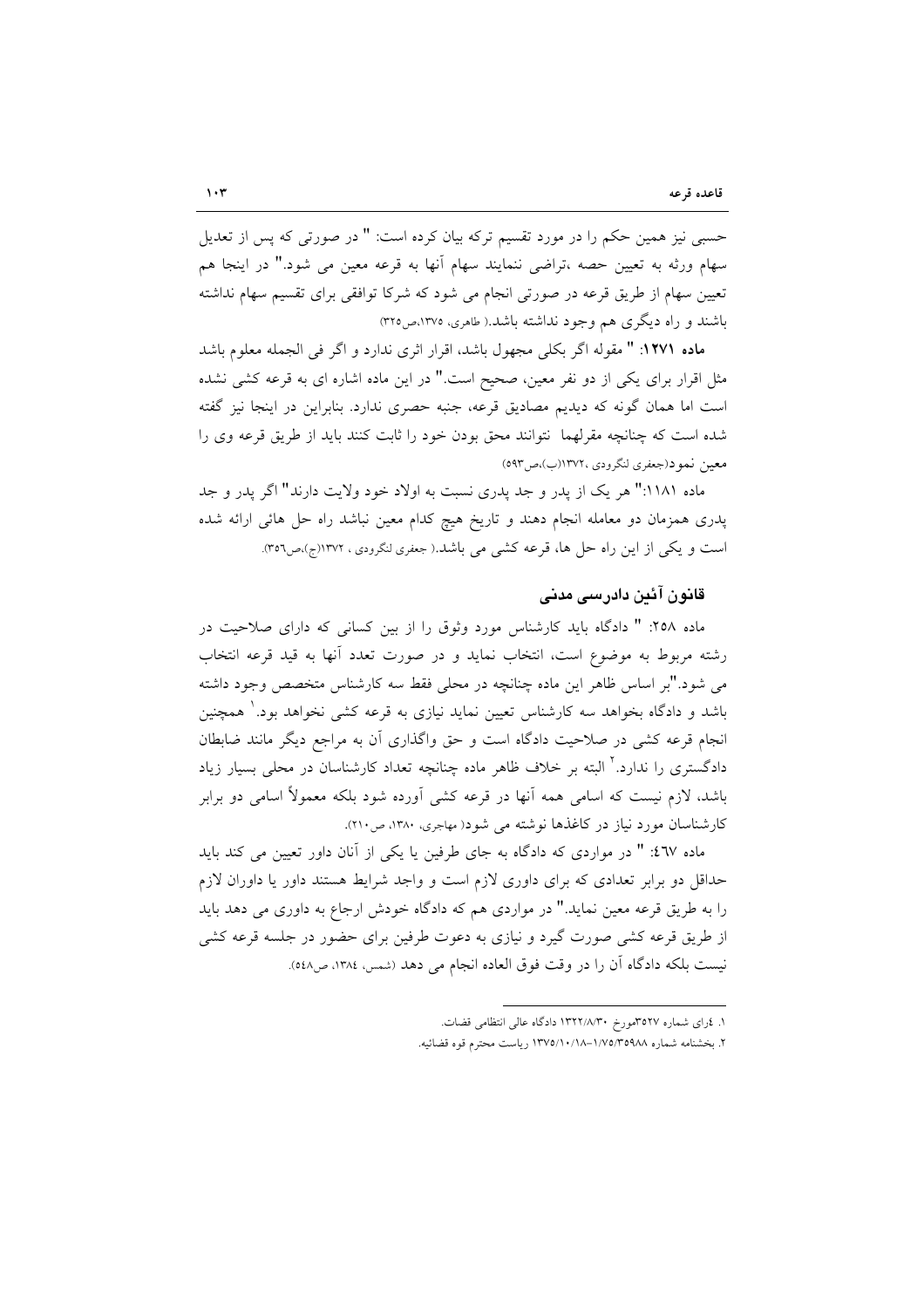مصادیق فقهی: در مورد اجرای قاعد قرعه، ملاک کل<sub>ی</sub> وجود دارد و آن، وجود امری مشکل یا مجهول می باشد بنابراین نمی توان به مصادیق خاص اکتفا کرد که در روایات یا نوشته های فقهی آمده است مانند اشتباه در برده و آزاد بودن اشخاص؛ اشتباه در موضوع وصیت به آزاد کردن برده ها؛ ارث خنثای مشکل؛ الحاق طفل به یک مرد از چند مردی که با زنی نزدیکی کرده اند؛ اشتباه در گوسفند حرام شده و… اختلافاتی که میان فقها در مورد مصادیق قرعه وجود دارد در مورد تحقق یا عدم تحقق ملاک یا شرایط قرعه می باشد اما برای أشنائه ٍ با نمونِه های قاعده قرعه به چند مورد اشاره می شود:

– هرگاه یکی از دو شریک، ادعا کند که شریک وی بعد از او سهم خود را خریداری نموده و در نتیجه حق شفعه دارد و نتوان از راه های دیگری حکم مساله را به دست آورد گروهی از فقها گفته اند که هر دو سوگند یاد می کنند و مال به صورت مشترک میان آنها باقی می ماند اما گروهی دیگر بر این باورند که باید قرعه کشیده شود تا معلوم گردد که کدام یک زودتر سهم خود را خریداری کرده است(نجفی، ١٣٦٦،ص١٤٦٤).

– شوهری که می خواهد به مسافرت برود می تواند با قید قرعه یکی از همسرانش را با خود ببرد و زمانی که از سفر بازگشت نیازی به قضای آن برای زوجه ای که به مسافرت نرفته است، نیست. اما یک دیدگاه بر آن است که اگر همسری را که با خود برده است بدون قرعه انتخاب کرده باشد باید قضائی شب های مسافرت را برای زوجه ای که به سفر نرفته است بجا أورد.( الجبعي العاملي، بي تا(ب)، ص ٤١٢).

– شرکا حق دارند مال مشترک را با تراضی یکدیگر یا از طریق حاکم با قرعه تقسیم نمایند و نتيجه اي كه از قرعه بدست مي آيد براي طرفين الزامي است و حق عدول از آن را ندارند (نجفي، ١٣٦٦(ب)، ص ٤٦٤).

– هرگاه مردی ادعای ازدواج با زنبی را بنماید و خواهر وی نیز ادعا کند که همسر آن مرد است و هر دو مدعی، شاهدی برای صحت ادعای خود بیاورند مشهور فقها بر آنند که سخن مرد يذيرفته مي شود (محقق حلي، بي تا، ص ٥٠١). گروهي نيز آن را مسكوت گذاشته اند (الجبعي العاملي، بي تا(ج)،ص١٦٣). اما برخي از فقها كه اقليت را تشكيل مي دهند اعتقاد دارند كه شرايط اجرای قاعده قرعه در اینجا فراهم است و چنین استدلال می کنند که ترجیح یک دلیل بر دلیل دیگر که با هم تنافی دارند عادلانه نیست و مشکل یا مجهولی که مورد نظر روایات می باشد در اینجا محقق است و می توان برای فصل خصومت به دلیل قرعه روی آورد. (نجفی، ١٣٦٦  $(177, \infty)$ ، ص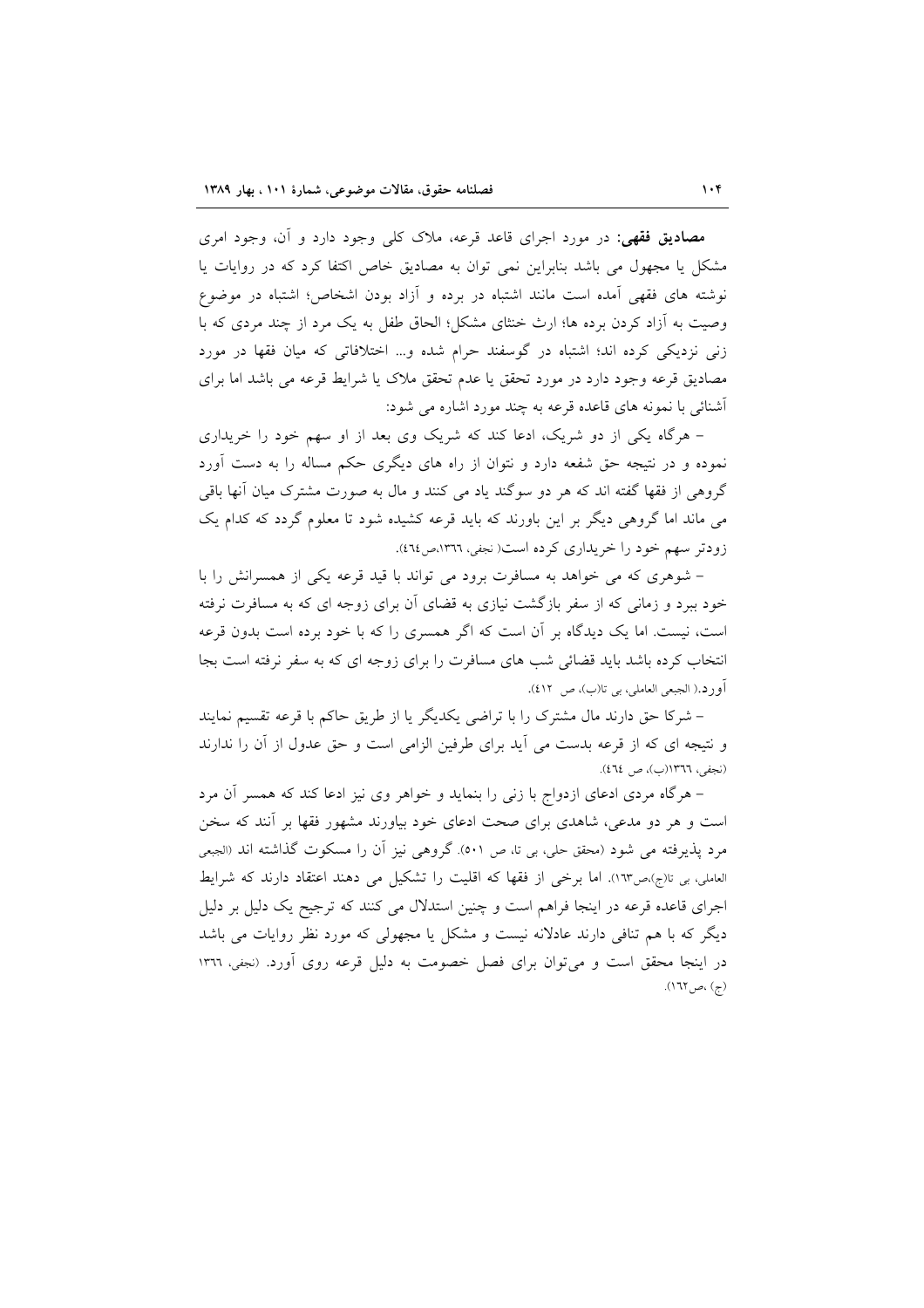#### نحوه اجراي قرعه

نتیجه قرعه گاهی اعلام وضعیت موجود است که چنین حکمی را حکم اعلامی گویند (جعفری لنگرودی، ۱۳٦۳، ص ۲۷۲). اما گاهی قاعده قرعه، وضعیتی جدید را بوجود می آورد که در اصطلاح، حکم تاسیسی نامیده می شود مانند سهم هر یک از شرکا که ازطریق قرعه تعیین می شود. نحوه قرعه کشی به نظر قاضی بستگی دارد که حسب مورد و با در نظر گرفتن عرف و عادت، أن را انجام دهد و بايد به شكلي انجام شود كه هدف قرعه كشي تامين گردد. بعنوان نمونه اگر قرعه کشی برای تعیین سهم شرکا یا وراث باشد، نام شرکا روی کاغذهائی نوشته شده و در ظرفی ریخته می شود و شماره سهام نیز روی کاغذهای دیگر نوشته شده و در ظرف دیگر ریخته می شود و سپس یک کاغذ از ظرف حاوی کاغذهای نام اشخاص و یک کاغذ از ظرف حاوی کاغذهای نام سهام برداشته می شود و آن سهم به شخصی داده می شود که نامش درآمده است. اما ممکن است این شیوه قرعه کشی به زیان سهام دارانی باشد که مالک چند سهم می باشند مانند اینکه یک سهم در یک سوی مزرعه و یک سهم در سوی دیگر آن قرار گرفته باشد و زمین های او متصل به هم نباشد. در اینجا ً می توان گفت که چنانچه یک سهم به نام شریکی در آید که مالک چند سهم می باشد سهم های مجاور هم به او داده می شود( کاتوزیان ، ١٣٦٨،ص ٨١).

## نتىحە

از آنچه گفته شد چنین برمی آید که ادله قرعه حکایت از اماره بودن آن دارند اما مشهور فقها، أن را اصل عملي يا فرض حقوقي دانسته اند. مشروعيت قرعه جزو مسلمات فقهي می باشد هرچند در مصادیق آن اختلاف نظرهائی وجود دارد. قرعه یک قاعده عقلی، عرفی و منطقی است و دلایلی که از شرع بیان شده است، جنبه ارشادی دارد. بنابراین رنگ تعبدی بودن را باید از این قاعده زدود. قاعده عقل با عدل و انصاف نیز سازگار است زیرا هرگاه هیچ راهی به سوی واقع و رفع ابهام وجود نداشته باشد باید یک طرف برگزیده شود و قرعه، ملاکی مناسب برای انتخاب یک طرف است. ادله قرعه، عام هستند و شامل شبهه حکمیه و موضوعیه و احکام وضعی و تکلیفی می شوند اما گروهی آن را منحصر در شبهه های موضوعيه كرده اند. به رغم اينكه برخي از فقها، ادله قرعه را با ادله امارات واصول عمليه ديگر تخصیص یافته می دانند اما علت تقدم امارات و اصول عملیه بر قرعه، أن است که در این موارد، موضوع قرعه منتفی می شود زیرا جهل و مشکلی باقی نمی ماند. قرعه به عنوان دلیل اثبات دعوا تابع قواعد ادله است و نتيجه آن، لازم الاجرا است و اين نتيجه گاهي به صورت تأسیسی و گاهی به صورت امضائی می باشد. قرعه یک قاعده عمومی است و مواردی که در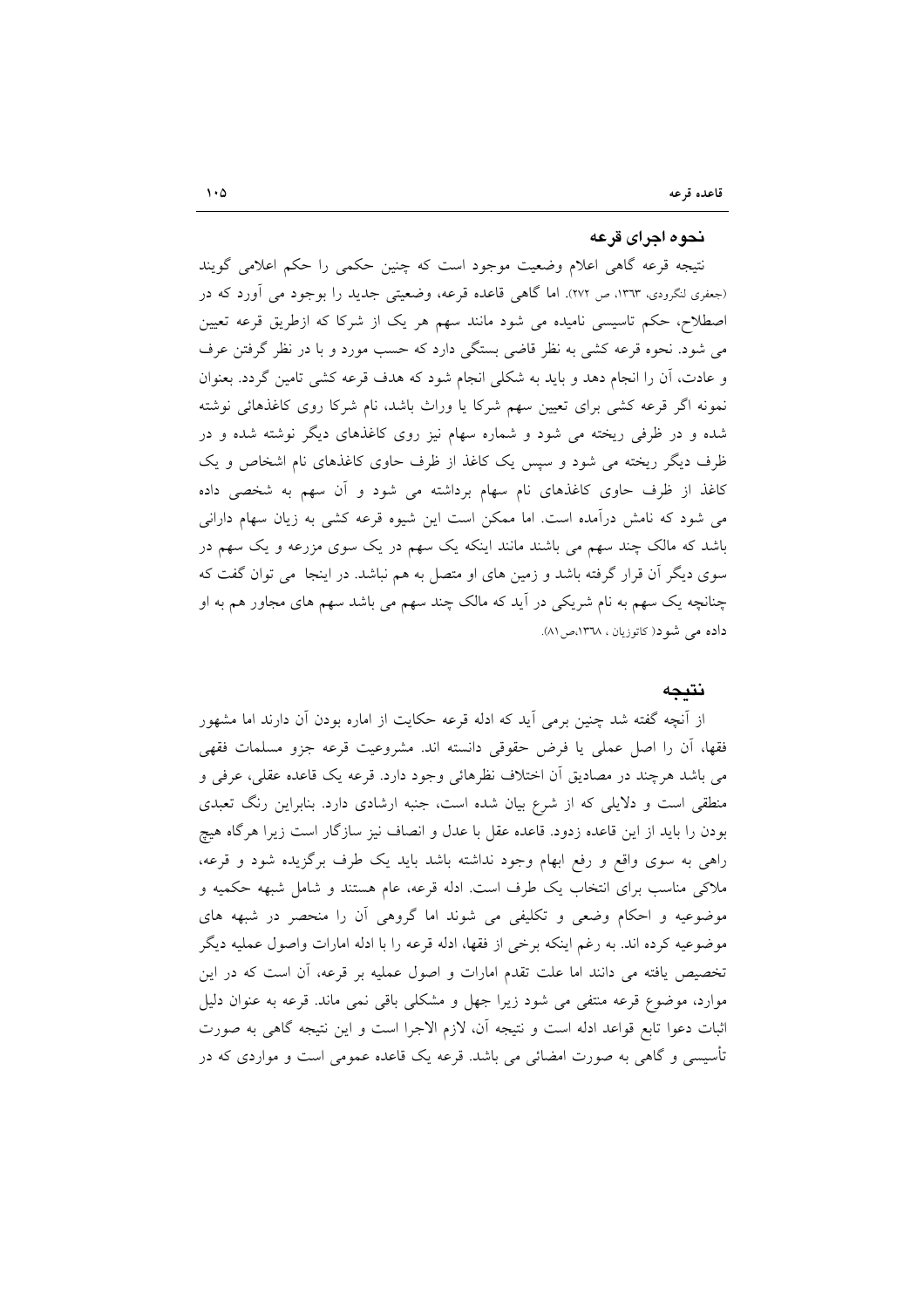فقه و قانون بیان شده است جنبه تمثیلی دارد. ملاک مهم که برای اجرای قاعده قرعه وجود دارد "جهل" یا "مشکل" است و آنچه که برای اجرای این قاعده اهمیت فراوان دارد تشخیص مصادیق این عبارتهاست و عمده اختلاف فقها به همین تشخیص برمی گردد اما زمانی که معلوم شد امری " مشکل" یا " مجهول می باشد تردیدی در خصوص اجرای قاعده وجود نخواهد داشت.

## منابع و مآخذ

١. ابن منظور افريقي، محمد بن مكرم،(١٩٨٨)، **لسان العرب**، ١٨جلد،ج١١، چاپ اول. بيروت، داراحياء التراث العربي.

- ۲. الیاس انطون الیاس ،(بی تا)، فرهنگ نوین، ترجمه القاموس العصری ،توسط سید مـصطفی طباطبـائی ، چـاپ اول ،تهـران، انتشارات اسلاميه.
	- ۳. امامی، سید حسن ،(۱۳٦۸)، حقوق مدنی،٦ جلد،ج ١ ، چاپ پنجم،تهران، کتابفروشی اسلامیه.
		- ٤. انصاري، شيخ مرتضى ،(بي تا)، فرائدالاصول، قم، مكتبه وجداني.
- ۵. بازگیر، یدال... ،(۱۳۷٦) قانون مجازات اسلامی در آیینه آرای دیوان عالمی کشور، قتـل شـبیه عمـد، چـاپ اول، تهـران ،انتشارات ققنوس.
	- ٦. بندرريگي، محمد، (١٣٦٢) **فرهنگ جديد عربي فارسي**، ترجمه منجد الطلاب، چاپ چهارم، تهران، انتشارات اسلامي.
- ٧. الجبعي العاملي، زين الدين،(بي تا)، **الروضه البهيه في شــرح اللمعــه الدمــشقيه** ١٠، جلـد ، ج ٦ ، چـاپ اول، قــم ،مكتبــه الداوري.
	- ٨ الجبعي العاملي، زين الدين،(بي تا) **الروضه البهيه في شرح اللمعه الدمشقيه**. ١٠ جلد، ج٥، چاپ اول ، قم ،مكتبه الداورى.
- ۹. جعفری لنگرودی، محمد جعفر ،(۱۳۷۲) **دانشنامه حقوقی**، ۵ جلد،ج۵، چاپ سوم ، تهران ،موسسه انتشارات امیرکبیر.
- ۱۰. جعفری لنگرودی، محمد جعفر،(۱۳۷۸) م**بسوط در ترمینولوژی حقوق ،۵** جلـد،ج <sup>پ</sup>ه چـاپ اول، تهـران ،ا،نتـشارات اميـر
	- ١١. جعفري لنگرودي، محمد جعفر،(١٣٦٣)، **دائره المعارف علوم اسلامي،٢** جلد، ج ٢، چاپ اول، تهران،گنج دانش.
		- ١٢. الحائري اليزدي، عبدالكريم،(١٤٠٨) **دررالفوائد**، چاپ پنجم ، قم ،موسسه النشر الاسلامي.
- ۱۳. الحر العاملي، محمد بن حسن،(۱٤۰۳) وسائل الشيعه الى تحصيل مسائل الشريعه ١٩ جلد،ج ١٨،چاپ پنجم، بيروت، دار احياء التراث العربي.
	- ١٤. حسيني المراغي، مير فتاح،(١٤١٧)ا**لعناوين،٢** جلد،ج ١، چاپ اول، قم، موسسه النشر الاسلامي.
		- ١٥. حكيم،محمد تقى،(بي تا )، الاصول العامه للفقه المقارن، بيروت، دارالاندلس.
			- ۱٦. خراسانی، محمد کاظم ،(ب<sub>ی</sub> تا)، **کفایه الاصول**، قم، انتشارات امام المهدی.
		- ۱۷. رازی، ابوالفتوح ،( ۱٤٠٤)،**تفسیر روح الجنان**، قم ،ج ۲،کتابخانه آیت ال<sub>.</sub>. مرعشی.
		- ۱۸. زراعت، عباس،(۱۳۸۲)، **اصول آیین دادرسی کیفری**، چاپ اول، تهران، انتشارات مجد.
	- ۱۹. زراعت، عباس،(۱۳۸۱)، **شرح قانون مجازات اسلامی**، بخش دیات،۲ جلد،ج ۱، چاپ سوم، تهران، انتشارات ققنوس.
		- ٢٠. سيوري، جمال الدين مقداد بن عبدال..،(بي تا)، كنزالعرفان في فقه القرآن، ٢ جلد،ج ٢، تهران، المكتبه المرتضويه.
			- ٢١. شمس، عبدال... ،(١٣٨٤)، آيين دادرسي مدني، ٣ جلد، ج٢، چاپ چهارم، تهران، نشر ميزان،
- ۲۲. شهید اول، القواعد و الفوائد.(۱۳۷۲)، ترجمه سید مهدی صانعی، ۲۰جلد، ج۱. چاپ اول ،مشهد، انتشارات دانشگاه فردوسی مشهد.